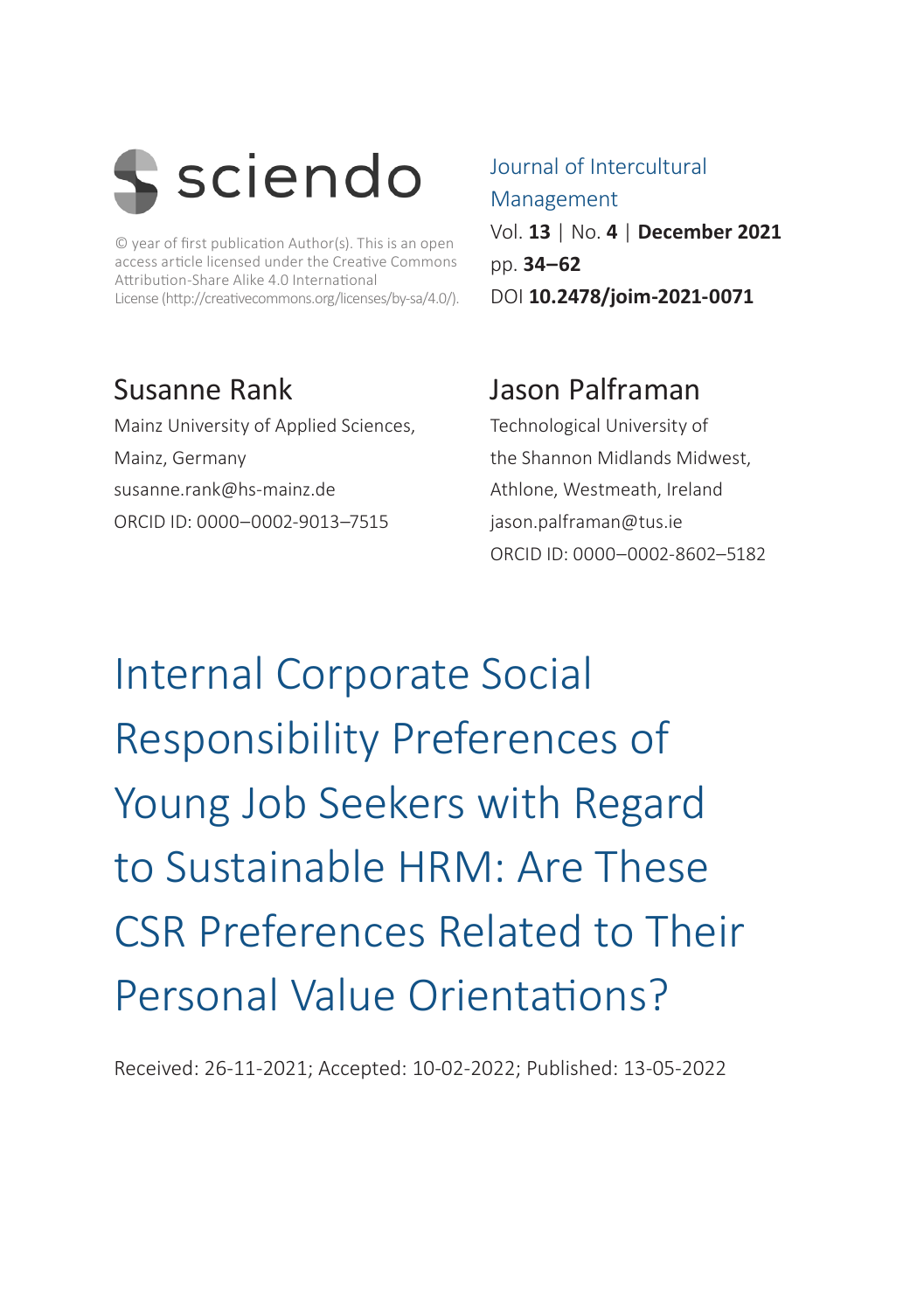#### **ABSTRACT**

**Objectives:** In order to increase corporate social responsibility (CSR) activities with organizations, the support of employees in times of climate change is crucial: employees with CSR awareness of sustainability and their subsequent extra-role work behavior are an asset to an organization. Sustainable HRM promotes sustainable employee behavior. The purpose of this paper is to investigate the relationship between personal values orientations and internal CSR preferences which increase subsequent sustainable employee behavior fostered by sustainable HRM practices. Specifically, our central research question here examines the extent to which personal value orientations predicts internal CSR preferences towards sustainable employee behavior. In this paper, we look at this issue from the perspective of young, highly qualified job seekers who have to face issues of sustainability.

**Methodology:** We conducted an integrative literature review of empirical studies on internal CSR and sustainable HRM. In addition, we reviewed the application and relationship of Schwartz's personal values framework and employees' internal CSR preferences.

**Findings:** The findings conclude that the relationship between personal value orientations of employees and their preferences in the focus of the company's internal CSR is heterogeneous, as positive vs. negative paths between personal values and internal CSR preferences were identified. Further, different scales for internal CSR dimensions were applied.

**Value Added:** Based on previous studies we develop an integrative internal CSR framework (with employee vs. organizational dimensions) that could be applied in organizations to measure their internal CSR maturity level and be supported by the specific, sustainable HRM practices discussed.

In addition, we dealt with the question of how the connection between the personal value orientations of potential candidates or employees and their internal CSR preferences can be proven in field research.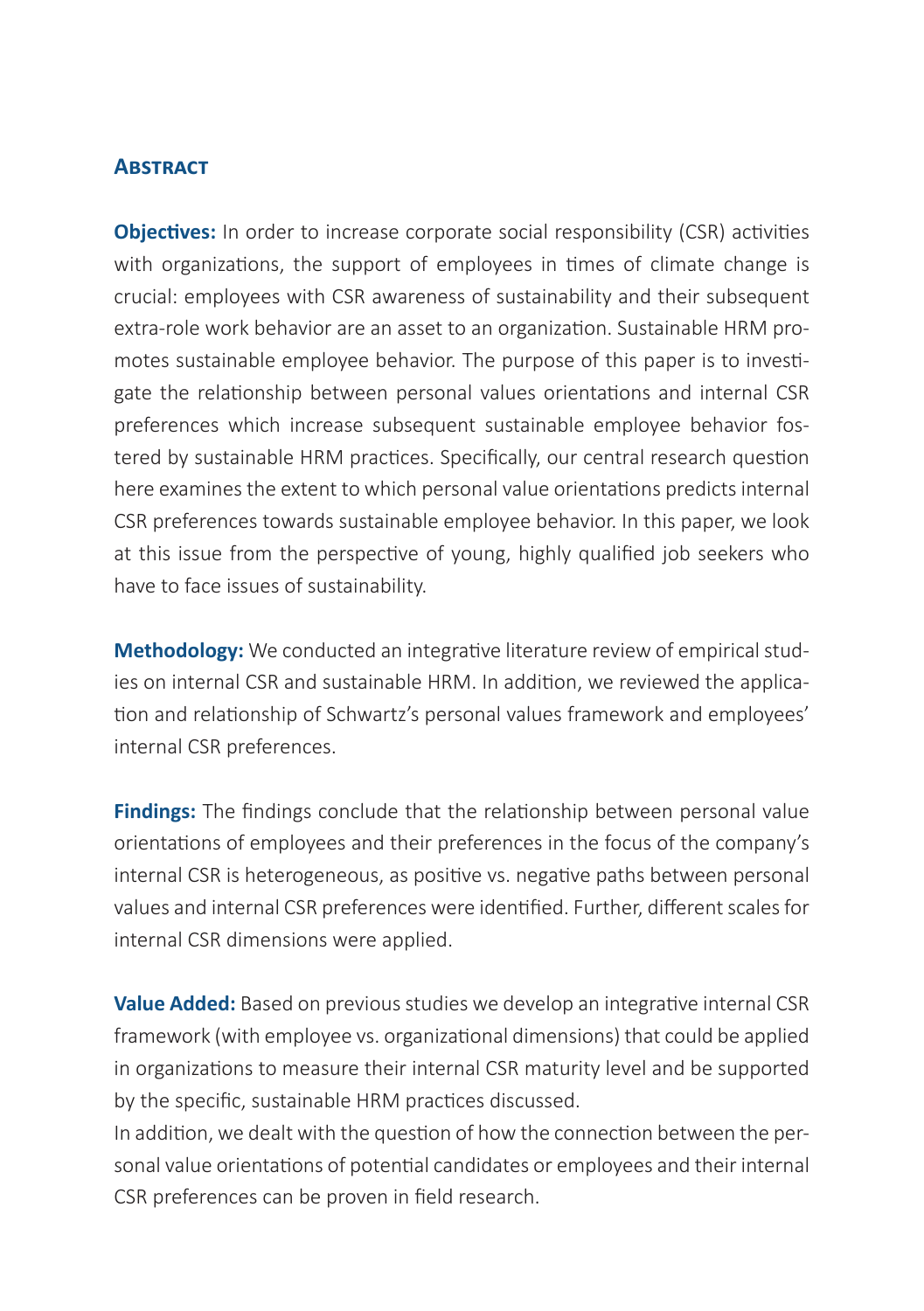

**Recommendations:** Based on recent heterogeneous study results, we identify five research gaps and propose research design ideas for future research. Practical implications are also discussed.

**Key words:** internal CSR, personal value orientations, sustainable HRM

**JEL codes:** M12, M14, M50, J17

# Introduction

In the 21st century, the United Nations' sustainable development goals (SDG, United Nations, 2021) form the foundation for corporate social responsibility (CSR). As a result of these goals, CSR is likely to play a central role in the strategy and business model of organizations as they rely on ever-changing, even shrinking resources and help to alleviate the increasing pressures of growing economic, social and environmental issues affecting the world. CSR as a strategy and framework has been discussed for many years and continues to persist in the extant literature (Allen & Craig, 2016; Pisani et al., 2017; Turner et al., 2019). In particular, a growing body of literature recognizes the importance of CSR and its contribution towards the triple bottom line (i.e., people, planet and profit) "for a more sustainable biosphere" (Renwick, 2018, p. 8), to achieve the SDGs (UN, 2021), and to address the "grand challenges" of our planet. CSR strategy could impact economic success, but goes beyond that as a common good approach with a higher purpose for our society and our planet rather than being a green-washing campaign (Aust, Matthews, & Müller-Camen, 2020).

CSR as a multi-dimensional concept is based on the stakeholder approach to sustainable business, fulfils an obligation of welfare to internal vs. external stakeholders, and impacts our society, our environment and economy (Carroll, 1979; Kolk, 2016). Glavas (2016, p. 2) defines CSR in general as "context specific organizational actions and policies that take into account the stakeholders' expectations and the triple bottom line of economic, social and environmental performance."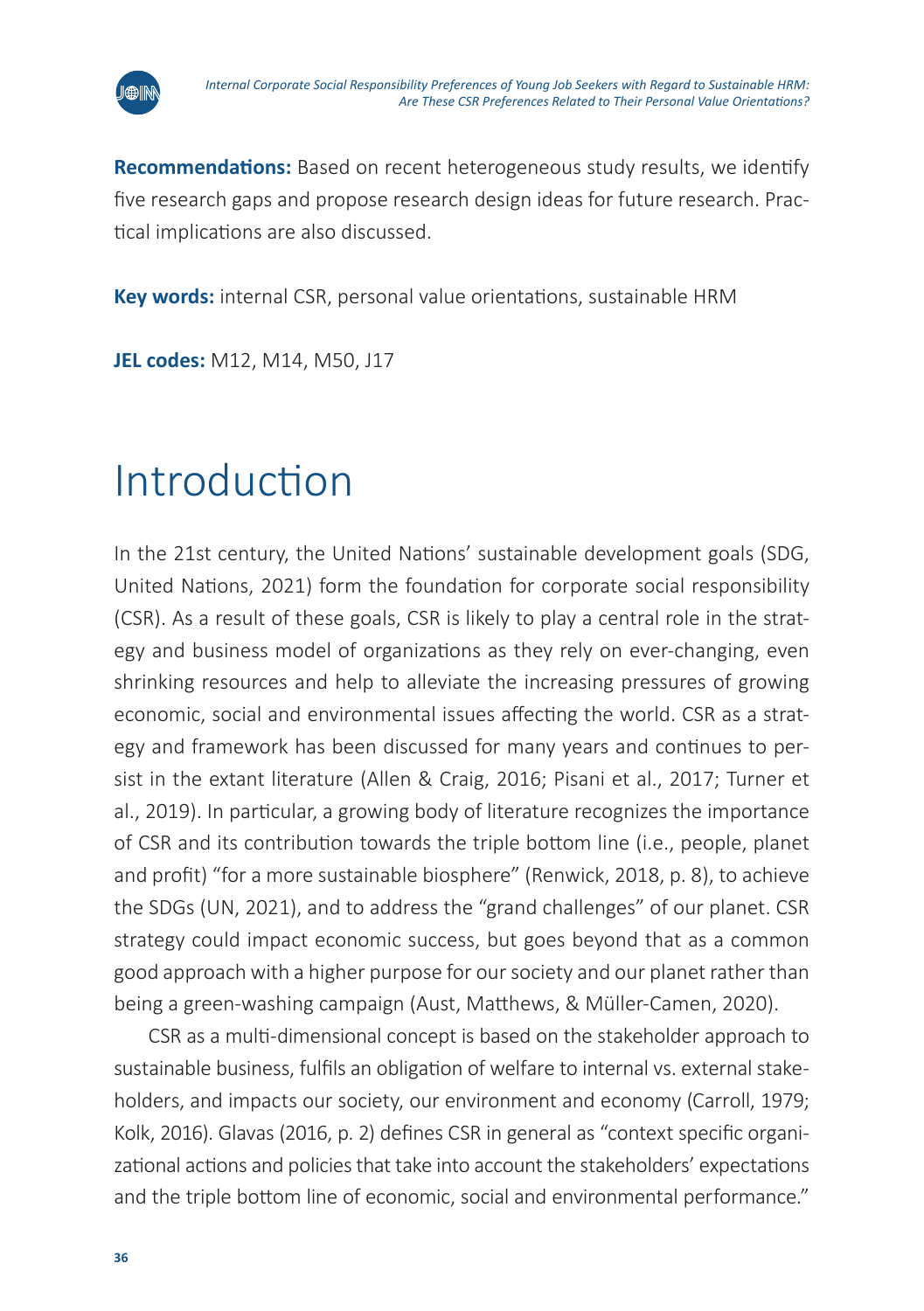This CSR definition forms the basis for our review whereby CSR is differentiated into internal vs. external CSR. The internal stakeholder approach (i.e. internal CSR) includes an emphasis on employees, while the external stakeholder view (i.e. external CSR) focuses mainly on the marketplace, customers and community (Brammer, Millington, & Rayton, 2007; Brammer, Pavelin, & Porter, 2009).

External CSR benefits both society as well as the environment and can consequently promote awareness and perception of CSR among employees, leading to increased organizational commitment, work engagement and ultimately higher employee performance (Wang, Xu, & Wang, 2020 and Turner et al., 2019). Further, this external perspective could be supplemented by the community, supplier, customer, natural environment and shareholder orientation to a multi-dimensional CSR perspective, leading to increased work engagement and commitment (El Akremi et al., 2015). El Akremi et al. (2015) validated those specific dimensions to a CSR scale, whereas internal CSR was only defined by employee-oriented CSR.

Internal CSR, however, includes ethical and transparent action that contributes to the health and welfare of employees by regarding them as citizens of society (ISO 26000, 2010). Mory, Wirtz, & Göttel (2015, 2016, 2017) and Bustamante et al. (2020) identified a number of social preferences covered by internal CSR in relation to the employee vs. organizational dimension: these include work-life balance, social benefits, health & safety, training & development opportunities, diversity/equal opportunities, job security, and labor relations. Internal CSR benefits organizations by attracting future highly qualified candidates, and by developing and retaining employees (Rank & Contreras, 2021). For example, Kim et al. (2010) identified that active CSR participation directly influenced employee identification, which in turn impacted employee commitment in contrast to mere CSR perceptions. Ferreira & de Oliveira (2014) found that employees who were only exposed to internal CSR scenarios were more engaged than those who were only exposed to external CSR scenarios.

Here we focus on internal CSR to examine what CSR preferences employees have in a modern workplace. In order to strengthen and increase the internal CSR activities of organizations, the support and engagement of employees is crucial, especially of young, highly qualified job seekers who have to face the sustainability issues of the 21st century. This allows us to look from the perspective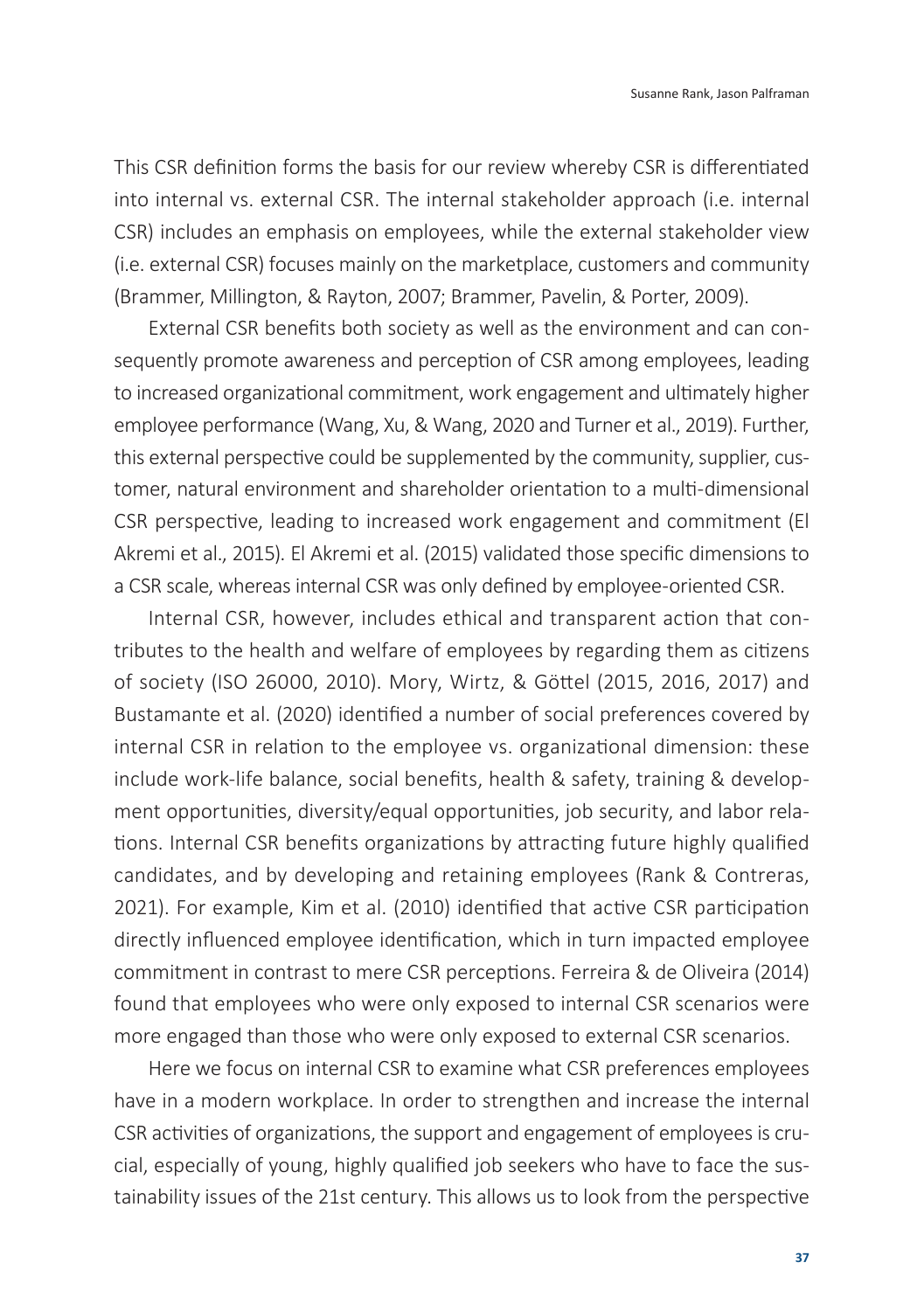

of young, highly qualified job seekers. Due to demographic changes in Europe, young professionals with university degrees are rare and the war for talent (Chambers et al., 1998) is forcing employers to find, recruit, integrate and retain this talent. According to Aust, Matthews, & Müller-Camen (2020), Ehnert (2009) and Ehnert et al. (2016), sustainable human resource management with its strategies, policies and practices may increase the extra-role behavior of employees, i.e., recruiting candidates with a preference and attitude towards CSR, CSR training and sustainability awareness, and then further rewarding behavior which may ultimately contribute to the sustainable performance of the organization ("common good approach"). Since Green HRM is part of sustainable HRM (Wagner, 2013; Renwick, 2018; Paulet, Holland, & Morgan, 2021), which aims to improve the green behavior of employees, we believe that the overarching pillars of internal CSR, i.e., the environmental and social pillars, are worth considering as a way of contributing towards overall sustainability. Thus, the employee could contribute to both pillars of internal CSR with their pro-active behavior.

In particular, by defining internal CSR actions embedded in a sustainable HRM framework the organization could recruit CSR-motivated job seekers to encourage employee behavior to contribute to sustainable business strategies. Consistent with the person-organization (PO) fit approach (Kristof, 1996; Schneider, 1987; Schneider, Goldstein, & Smith, 1995), we recognize that personal values are fundamental to every hiring candidate. Personal values predict attitudes, preferences and behavior of individuals as underlying foundations and guide "what is good and worthy" (Sagiv et al., 2017, p. 1). Drawing together the three research strands mentioned above (i.e., internal CSR, personal values, sustainable HRM), our central research question examines the extent to which personal value orientations predicts internal CSR preferences towards sustainable employee behavior.

The remaining part of the paper proceeds as follows: firstly, we define internal CSR with regards to sustainable HRM as a key contributor to internal CSR; we argue that sustainable HRM practices could help to develop these altruistically motivated young professionals into CSR ambassadors within the organization in order to increase the overall sustainability of the organization to a higher level of maturity (Aust, Matthews, & Müller-Camen, 2020). Secondly, we review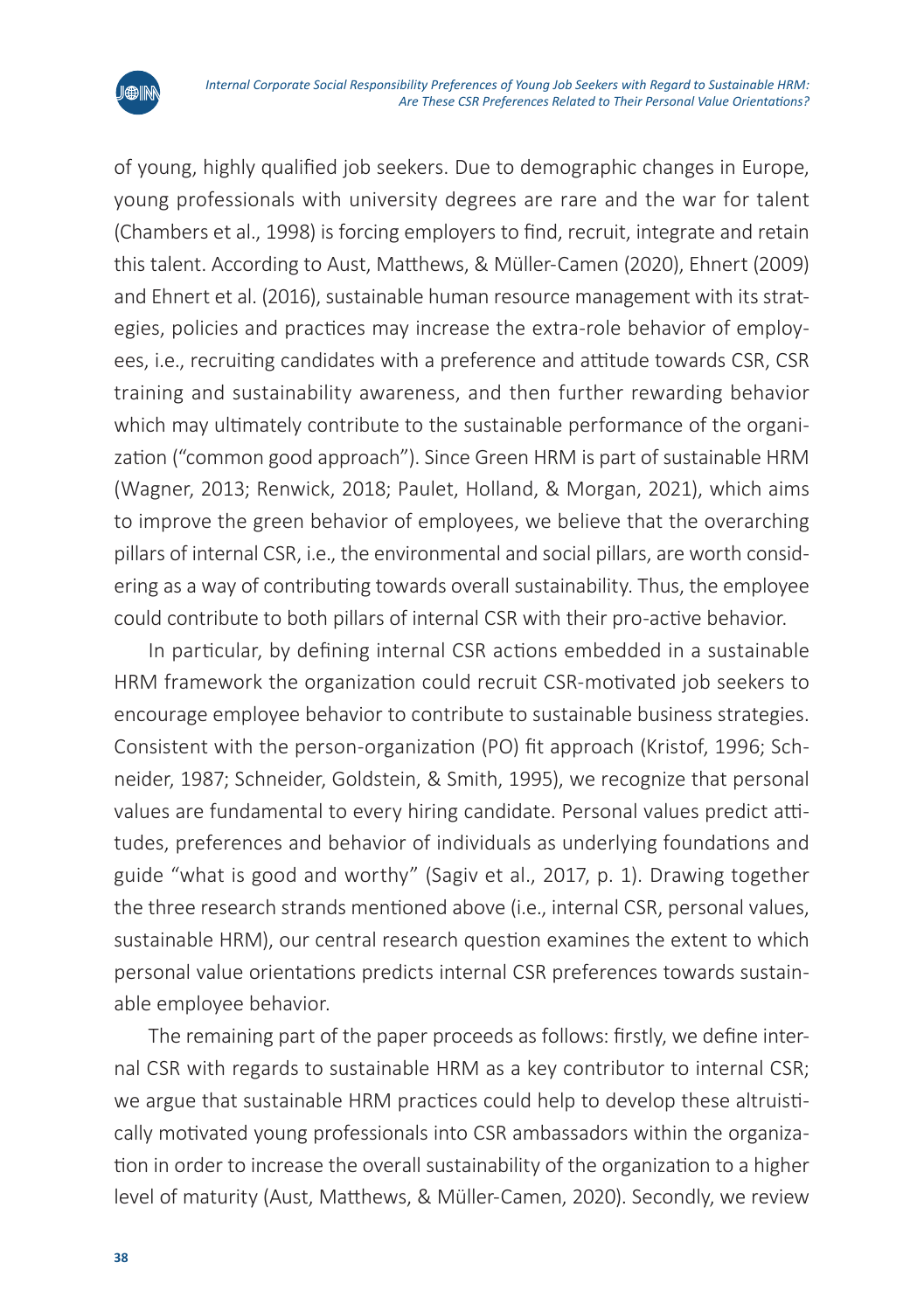the operationalization of the internal CSR construct and its preferences, and note how the construct with subscales has been applied differentially in studies and identify the need for further validation of the internal CSR preferences (Mory, Wirtz, & Göttel, 2015, 2016, 2017; Bustamante et al., 2020; El Akremi et al., 2015). Third, we examine whether the personal values orientations (Schwartz, 1992, 2014) of young job seekers predicts internal CSR preferences by reviewing existing literature. Finally, we conclude with an examination of the main directions for future research along with practical implications, responding to the call of Aust, Matthews, & Müller-Camen (2020) to make HRM more sustainable and to contribute to the growing theoretical base of sustainable HRM.

## Internal CSR dimensions and sustainable HRM

Internal CSR includes ethical and transparent action that contributes to the health and welfare of employees as well as to society (ISO 26000, 2010). Employees can add value to organizational performance through their sustainable behavior (e.g., Ferreira & de Oliveira, 2014; Radwan, 2015; Obeidat, 2016; Low, Ong, & Tan, 2017; Soni & Mehta, 2020; Turker, 2009; Wang, Xu, & Wang, 2020). According to Aust, Matthews, & Müller-Camen (2020), internal CSR is an integrated part of a sustainable HRM approach by contributing to the overall sustainability of the organization in the current times of climate change. Through a high level of organizational engagement and sensitive actions towards the environmental and social pillars of internal CSR, all members of an organization can contribute to human transformation, e.g., by enhancing social work standards and achieving an awareness of and support for pro-environmental behavior (Aust, Matthews, & Müller-Camen, 2020; Rank & Contreras, 2021). This extra-role behavior beyond their day-to-day work is commonly referred to as organizational citizenship behavior (OCB) and has a strong impact on the implementation of sustainable business strategies (e.g., Dumont, Shen, & Deng, 2017; Paillé et al., 2014).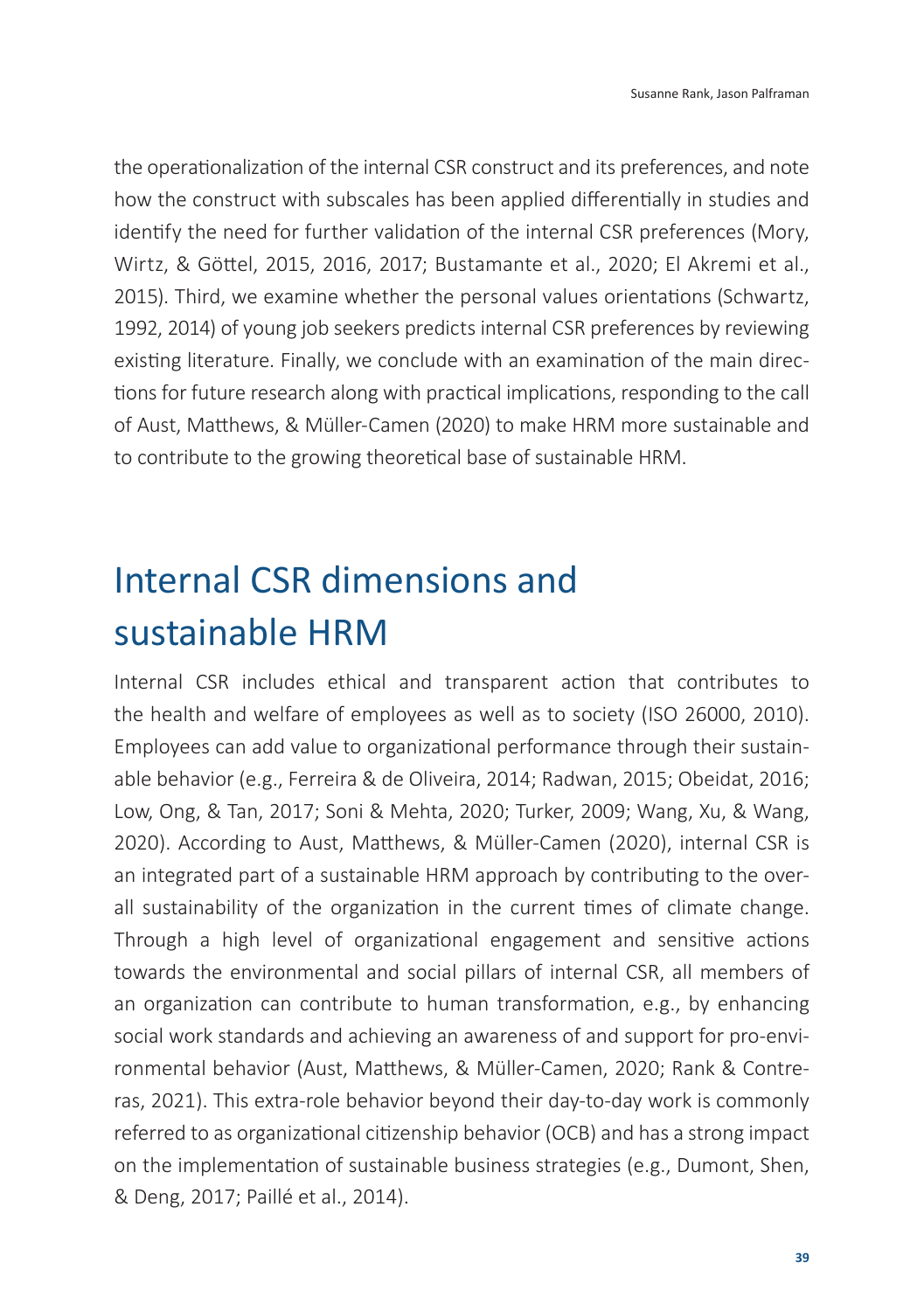

Sustainable HRM practices can support social and environmental goals. For example, sustainable HRM practices can support the recruitment of CSR-motivated job seekers, the setting of sustainable employee performance goals, and green awareness training to encourage managerial and employee behavior that contributes to sustainable business strategies (Amrutha & Geetha, 2020; Yong, Yusliza, & Fawehinmi, 2019). Hence, sustainable HRM is "the adoption of HRM strategies and practices that enable the achievement for financial, social and environment goals, with an impact inside and outside of the organization and over a long-term time horizon while controlling for unintended side effects and negative feedback" (Ehnert et al., 2016, p. 20). Aust, Matthews, & Müller-Camen (2020) argue that the goal of sustainable HRM is to develop an integrative framework with the pillars of internal CSR so that the organization can monitor its level of maturity. In short, sustainable HRM can foster an attractive, sustainable, greener and more socially minded employer than before by creating a positive candidate and employee experience for the social cause (Deloitte, 2017). Thus, internal CSR should be an integrated part of a sustainable HRM approach as suggested by Aust, Matthews, & Müller-Camen (2020) and Turner et al. (2019).

As the theoretical foundation of our research question, we now discuss six different, integrative approaches to show the importance of the fit between individual personal values and internal CSR preferences with regard to sustainable HRM of a company. The first three of the six approaches deal with sustainable HRM, while the fourth through to sixth approaches examine the value congruence (fit) of employee and employer concerning internal CSR which is fostered by sustainable HRM practices.

First, in their multi-stakeholder perspective Stahl et al. (2019) favored an active contribution of sustainable HRM practices to the organization's CSR strategy by applying two sides of the same coin: (1) by doing good and (2) avoiding harm for the organization. On the one hand, sustainable HRM practices 'by doing good' could focus on recruiting candidates with a high sensitivity to personal values or providing green training fostering sustainable innovation for the organization. On the other hand, Stahl et al. (2019) argue that unethical acts that harm the sustainable organizational strategy should be punished by the top management team (e.g., past gasoline scandal in the automotive sector).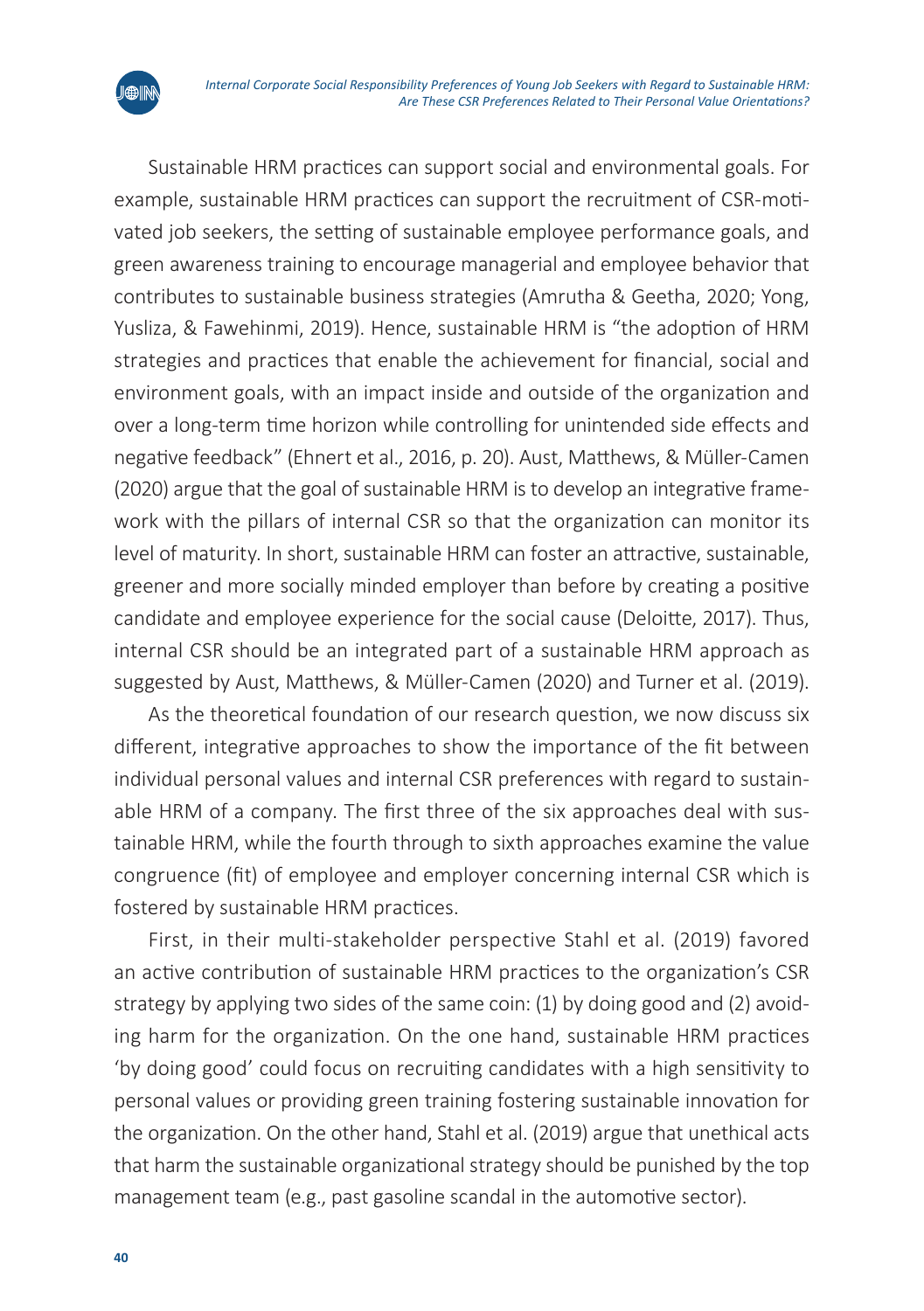Second, in line with the 'doing good' approach of Stahl et al. (2019), Piwowar-Sulej (2021) provided a review of the HRM practices that influence the environmentally-friendly behavior of employees and therefore act as enablers of sustainable HRM. These practices included recruitment and selection, performance appraisal, compensation, training and development and HR staffing. Piwowar-Sulej (2021) notes the impact of these practices and argued that they should be implemented in order to strengthen internal CSR awareness and the pro-active behavior of employees.

Third, various studies have examined how employee behavior can contribute towards the environmental goals of CSR (Renwick, Redman, & Maguire, 2012; Renwick, 2018). Renwick (2018), for example, linked Green HRM processes with the ability, motivation, and opportunity (AMO) theory (Appelbaum et al., 2000) since Green HRM is understood as a subset of sustainable HRM (Wagner, 2013; Renwick, 2018; Paulet, 2021).<sup>1</sup> By applying the AMO model employees should increase their green skills (abilities) through green training, employee motivation should be promoted through targeted performance reviews and rewards, and employees should gain opportunities for green behavior through active participation and engagement in voluntary green projects. An integrative Green HRM framework was elaborated by Ren, Tang, & Jackson (2018) with antecedents, mediators, and outcomes on organizational and individual levels respectively. Paulet, Holland, & Morgan (2021) provide a comprehensive overview of Green HR practices within their review which includes Green recruitment and selection (e.g. Adjei-Bamfo et al., 2019), Green training (e.g. Stefanelli et al., 2019), and Green employee empowerment (Tariq, Jan, & Ahmad 2016). Furthermore, Malik et al. (2020) showed in China that Green HRM activities (perceived Green recruitment, selection performance appraisal and rewards, training) contribute to OCB, which is ultimately a mediator for sustainable

<sup>1</sup> Cheema & Javed (2017) defined Green as follows: first, protecting the environment against negative change, loss and harm; second, safeguarding for the future cohorts on earth by minimal usage and conservation of the natural environment; third, avoidance of environmental pollution; and finally, avoidance of contamination of the atmosphere, water and air, and decrease of waste.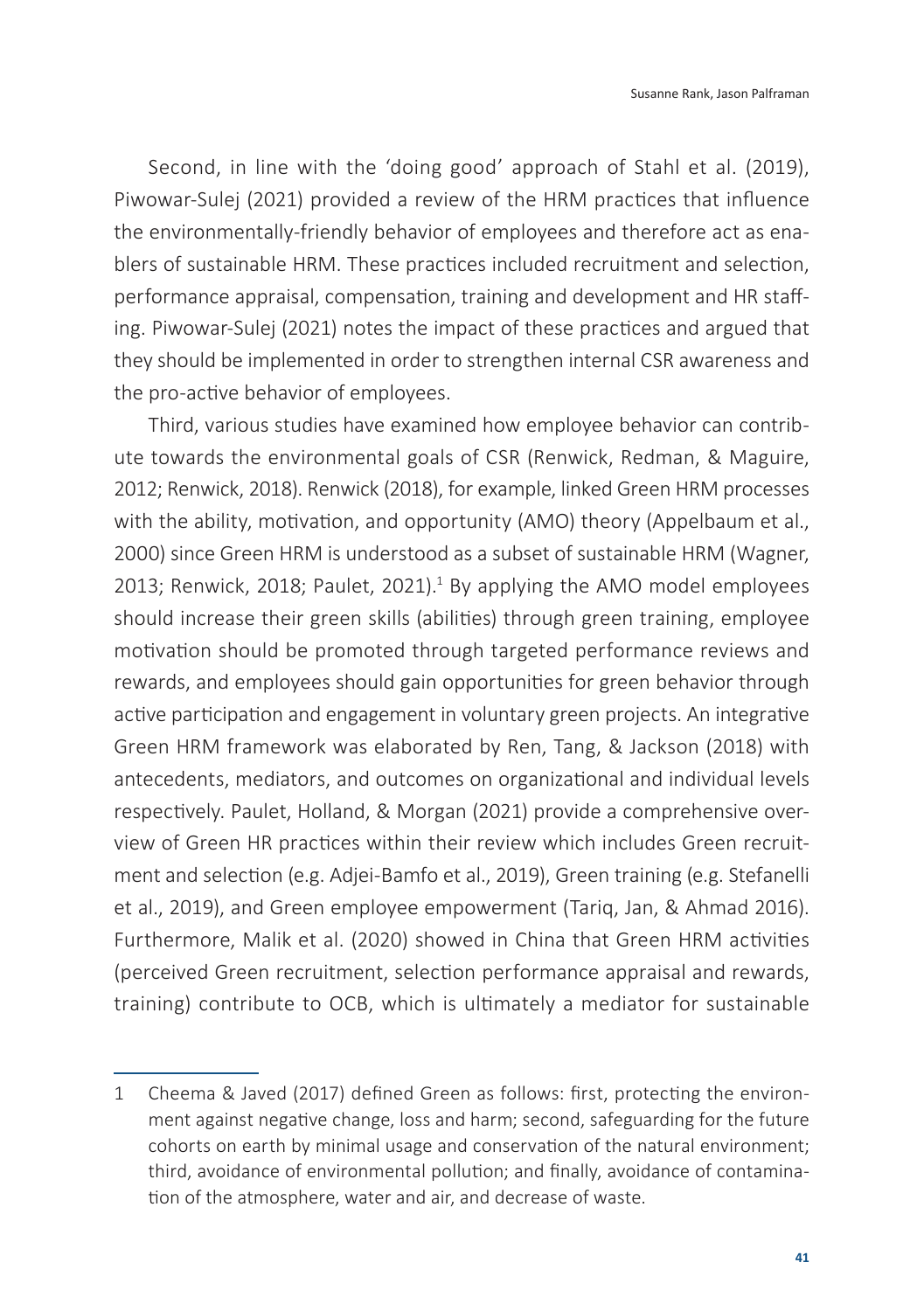

performance. Amrutha & Geetha (2020) and Yong, Yusliza, & Fawehinmi (2019) confirmed the linkage between Green HRM and organizational performance. Thus, we support the view that Green HRM could be integrated as a valuable component in a sustainable HRM approach.

Fourth, Jones, Willness, & Glavas (2017) elaborated on the interdependencies of three CSR levels in organizations (macro vs. meso vs. micro level). At the macro level the societal impact of CSR is in focus, while at the meso level the firm-level CSR practices and corporate performance is considered. We focus, however, on the third level of Jones, Willness, & Glavas (2017), the micro level, which deals with individual beliefs, values and behavior in the workplace, to explore the relationship between personal values and the internal CSR preferences of employees with regard to sustainable HRM.

Fifth, Haski-Leventhal, Pournader, & McKinnon (2017) in a recent evidence-based review suggest that the identity of the employer as an organization and the employee should be in congruence. They described this congruence as a dynamic continuum from "low" to "intertwined" CSR. Haski-Leventhal, Pournader, & McKinnon (2017) differentiated CSR into two perspectives of corporate vs. employee social responsibility. The latter covers our definition of internal CSR preferences from the employee perception, but is not consistent with the previous definitions such as ISO 26000 or Brammer, Millington, & Rayton (2007). Furthermore, when there is complete perceived congruence on corporate vs. employee focus, i.e. PO fit intertwined in their model, this leads to engagement and retention of current employees. Haski-Leventhal, Pournader, & McKinnon (2017) further elaborated this model in the form of a mediator model. The congruence of corporate and employee social responsibility is the mediator between engagement and organizational outcome like environmental, social and economic performance. Organizations can influence the level of congruence through sustainable HRM (i.e., recruitment, selection, etc.) resulting in long-term employee engagement. The distinction between corporate vs. employee focus sheds some light on the overall structure of internal CSR, which helps to separate the focus at an organizational vs. individual level (Mory, Wirtz, & Göttel, 2015, 2016, 2017). Consistent with the PO-fit approach (Kristof, 1996; Schneider, 1987; Schneider, Goldstein, & Smith,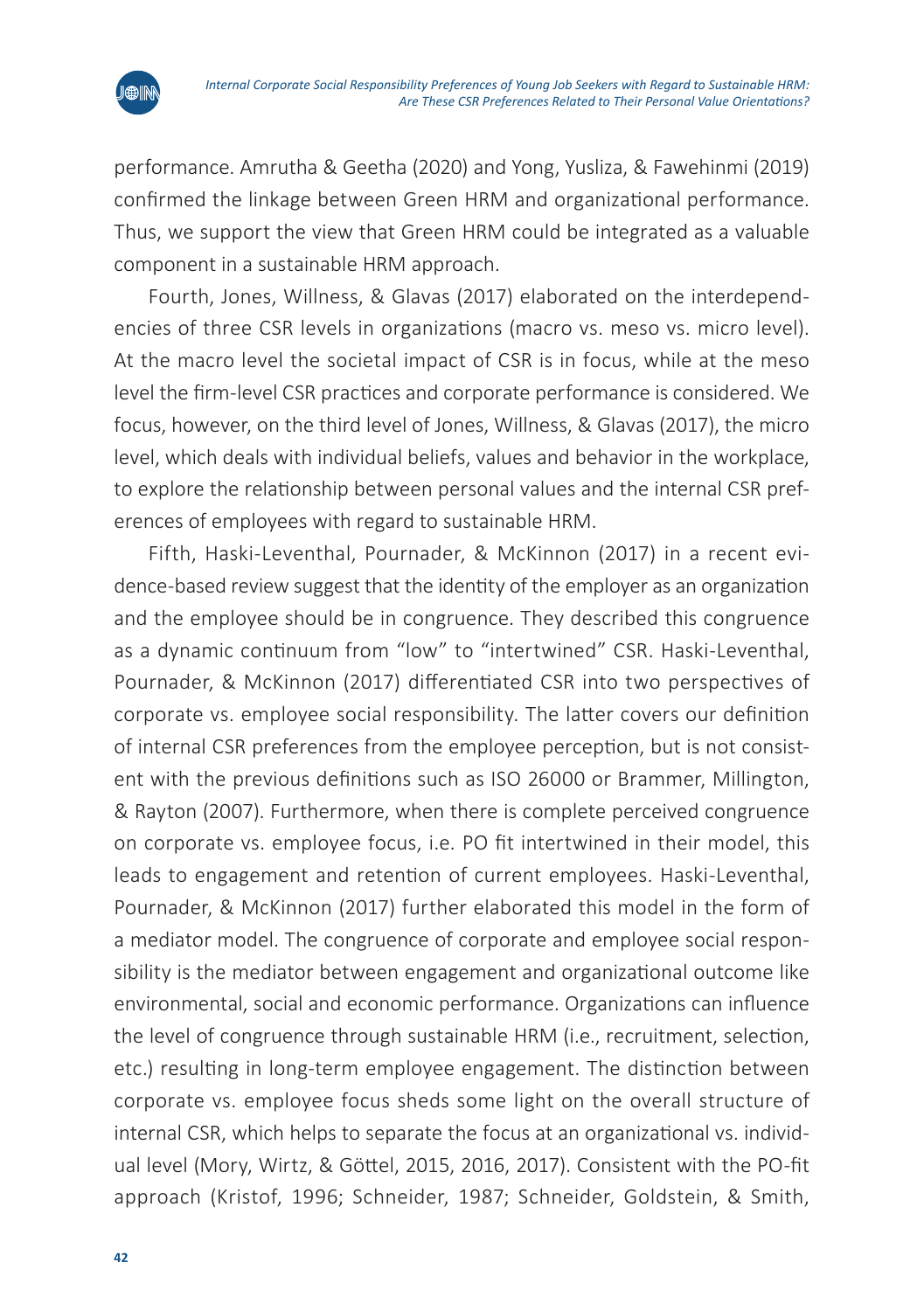1995), this proposed congruence of internal CSR fit of employer vs. employee (Haski-Leventhal, Pournader, & McKinnon, 2017) could be a key factor for sustainable HRM, e.g., by recruiting candidates with high values fit with employer's values, or existing staff with a high fit for internal green projects, or transforming the workplace culture into transparency and ethical values. However, which specific personal values of the employees could increase the congruence with the CSR values of the organization remains open and should be specified.

Sixth, Aguinis, & Glavas (2019) developed a mediator model with an underlying mechanism of "sensemaking" based on employee perception, in a similar way to Haski-Leventhal, Pournader, & McKinnon (2017). Derived from empirical findings, sensemaking is defined by the perceived meaningful work of the employees.<sup>2</sup> Aguinis & Glavas (2019) found that CSR operates on three levels: (1) intra-individual level: which concerns work orientation, ecological and community values, moral identity; at the (2) intra-organizational level: in terms of top-down vs. bottom-up CSR measures; and (3) extra-organizational level: culture, external stakeholders. When CSR measures are implemented in companies, then employees assess the meaningfulness of their work and their extra-role behavior, e.g., by getting involved in green organizational projects at these different levels. In line with our focus, Aguinis & Glavas (2019, p. 17) confirmed the importance of our central research question at levels 1 and 2: "Will the positive effect of environmental values on meaningfulness depend on work orientation such that the relationship will be stronger for individuals with a stronger calling orientation" (i.e., belong to meaning of work and altruistic value) "compared to those with a weaker calling orientation?"

<sup>2</sup> Meaningful work (MOW) is a multi-dimensional concept about one's experience of the self-concept, personal growth and with a focus on being other-oriented (e.g., helping others and contributing to the greater good, Allan et al., 2019; Bailey et al., 2019). In their meta-analysis, Allan et al. (2019) reported that MOW strongly correlates with work engagement, commitment and job satisfaction; moderate with life satisfaction, meaning in life, general health and withdrawal intentions. Thus, MOW might be considered as a potential moderator for internal CSR preferences on organizational commitment.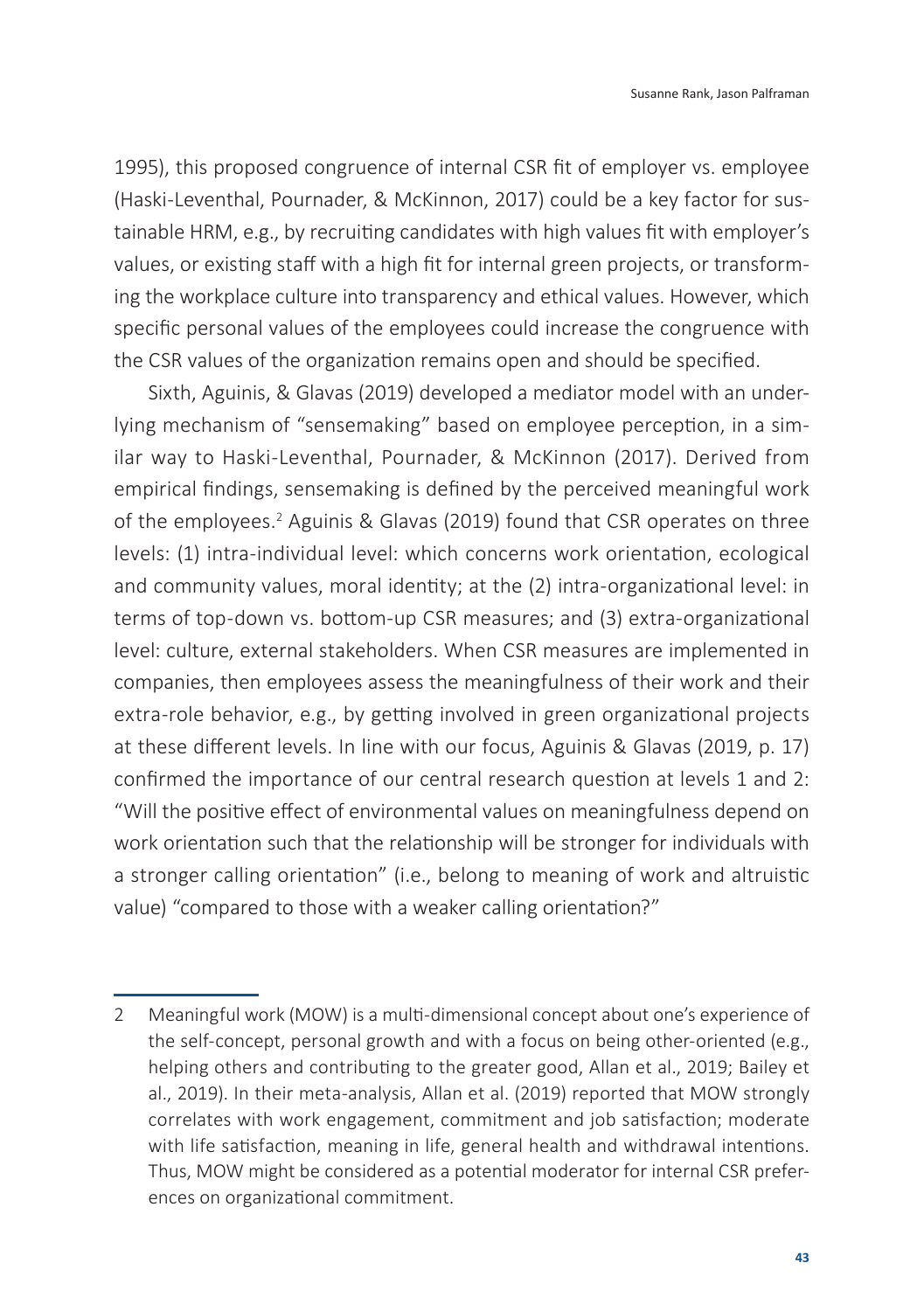

In summary, the theoretical approaches show how the interplay of organizational vs. individual levels might contribute to an ethical work culture as part of internal CSR, sensemaking organizational purpose, sustainable HRM practices and meaningful work. Further, internal CSR with its subscales might clarify how maturity on the organizational vs. individual level could be enhanced.

## Comparison of different internal CSR constructs

In seven studies, El Akremi et al. (2015) validated a general CSR scale including an external vs. internal focus which impacted the organizational commitment mediated by organizational support. From an internal CSR perspective, only the employee-oriented CSR dimension was considered. This has to be viewed critically because the external dimensions focused on five subdimensions (e.g., community-oriented, natural environment-oriented, supplier-oriented, customer-oriented and shareholder-oriented CSR).

According to ISO 26000 mentioned earlier, the social pillar of internal CSR includes the following internal HR practices such as (1) work-life balance; (2) health and safety; (3) training and development opportunities; (4) diversity and equal opportunities; (5) job security and labor relations, but these are each operationalized differently in studies as preferences (Glavas, 2016; Mory, Wirtz, & Göttel, 2015, 2016, 2017; Wang, Xu, & Wang, 2020). Due to the Green HRM research (Renwick, 2018; Ren, Tang, & Jackson, 2018), the environmental pillar should be integrated into the internal CSR framework. The next issue in our review is therefore an overview of existing internal CSR constructs and their sub-scales. In our further discussion we focus on the main studies by Bustamante et al. (2020) and Mory, Wirtz, & Göttel (2015, 2016, 2017) who elaborated different internal CSR constructs, and subscales (i.e. preferences), examining in particular what they have in common and where they differ.

Bustamante et al. (2020), for example, showed that some preferences belong to the workplace category of internal CSR, while the others are linked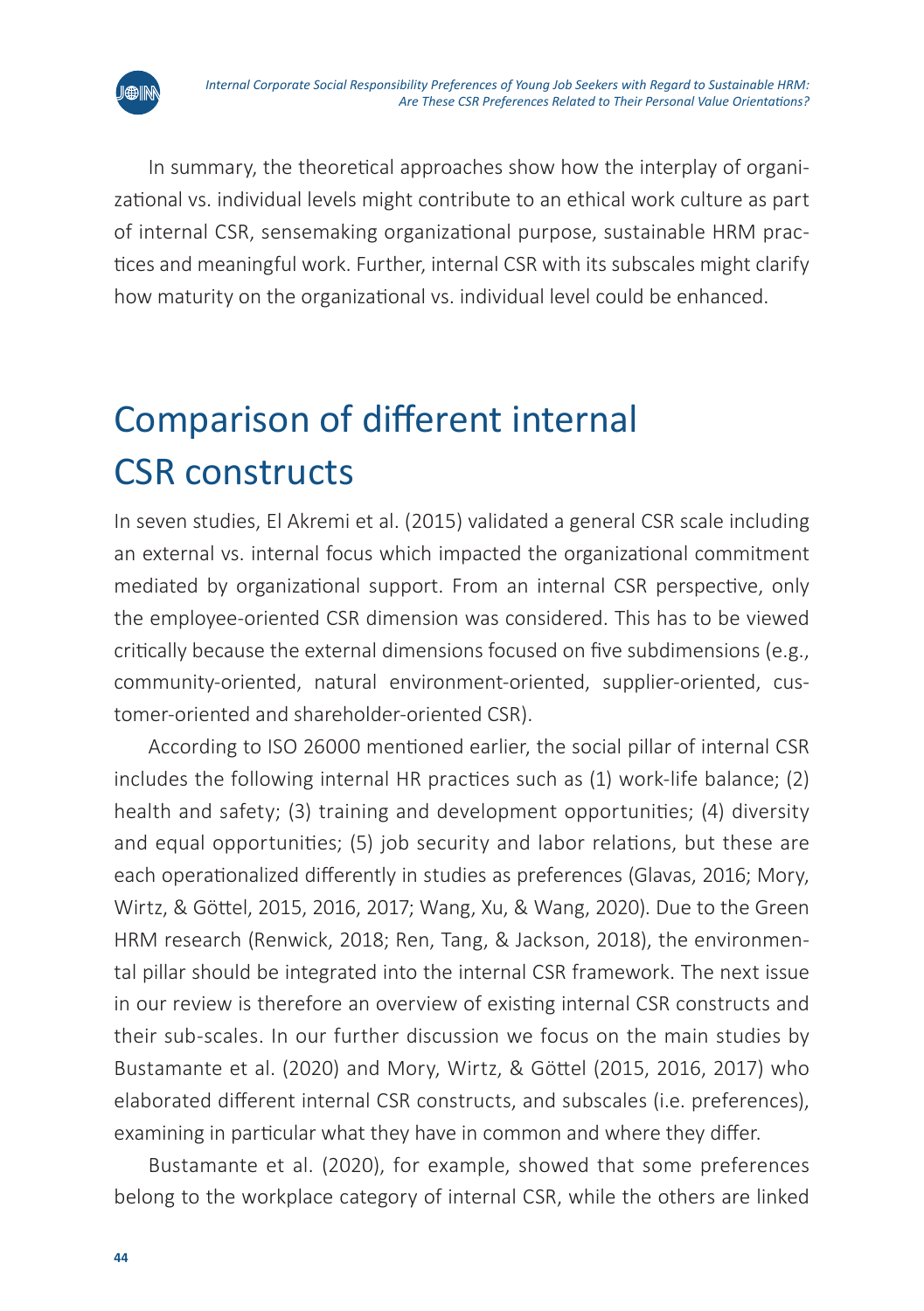to the employee responsibility category of internal CSR (see figure 1). They also differentiated between non-CSR and CSR preferences, which, however, corresponds neither to ISO 26000 nor EU definition (2008, 2011) cited earlier for internal CSR. They argue that some preferences directly affect employees' self-concept and enhance individual self-enhancement values (e.g., workplace attractiveness, employee responsibility), whereas other dimensions (like responsibility towards society and environment) rely on the doing good perspective such as self-transcendence values. This distinction of personal values derives from Schwartz's value approach (Schwartz, 1992, 2003; Schwartz et al., 2012).

In contrast, Mory, Wirtz, & Göttel (2015, 2016, 2017) identified two independent factors (employee vs. organizational CSR dimension) in several studies that form a latent construct of internal CSR (an orthogonal factor with these two dimensions). In addition, the employees' perception of the overall internal CSR factor impacted their assessed affective commitment, which supports sustainable HRM research (e.g., El Akremi et al., 2015). However, the environmental pillar was less represented within internal CSR dimensions, see figure 1.

Overall, the internal CSR dimension of Mory, Wirtz, & Göttel (2015, 2016, 2017) differs from that of Bustamante et al. (2020); however, we have sorted these internal CSR dimensions according to similarity in content (see figure 1). Further empirical validation will be necessary in future studies to determine which of the internal CSR dimensions contribute to the internal latent CSR construct.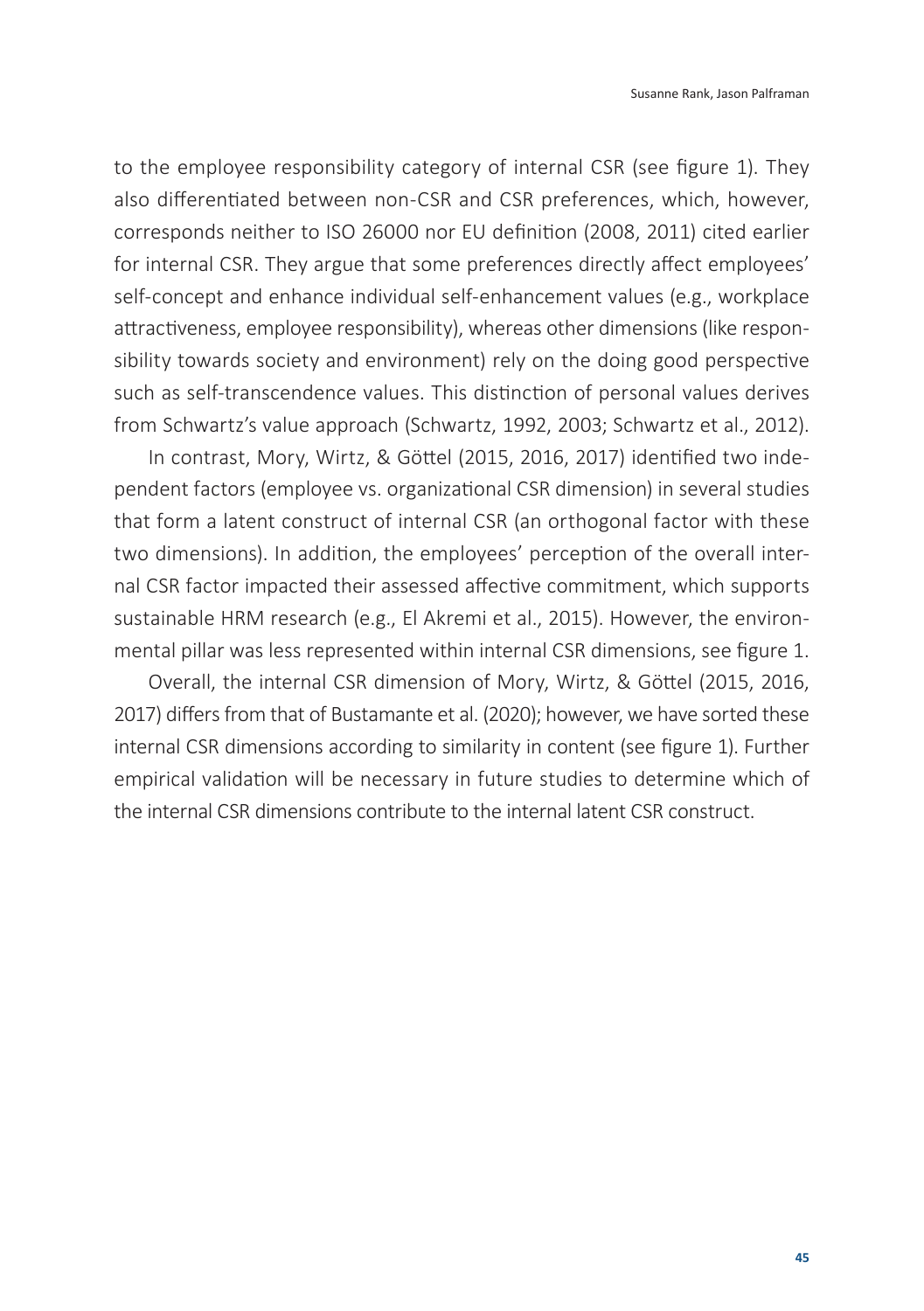

#### **Figure 1.** Comparisons of internal CSR dimensions

| Bustamante et al. (2020):                                                                                                                                                                                                                                                                                                                                       | Mory, Wirtz, & Göttel (2015, 2016, 2017):                                                                                                                          |                                   |                     |
|-----------------------------------------------------------------------------------------------------------------------------------------------------------------------------------------------------------------------------------------------------------------------------------------------------------------------------------------------------------------|--------------------------------------------------------------------------------------------------------------------------------------------------------------------|-----------------------------------|---------------------|
| <b>Workplace attractiveness</b><br>· Salary and material wealth<br>• Career opportunities<br>• Work atmosphere<br>• Challenges at work and task<br>variety<br>• Participating in decisions<br>· Independence & ownership<br>• Continuing staff education &<br>training<br><b>Responsibility towards employees</b><br>• Services to advance security &<br>health | • Work environment<br>• Capabilities &<br>competencies<br>· Job security<br>· Diversity<br>• Work life balance<br>· Employee<br>involvement<br>• Responsibility in | <b>Employee</b><br><b>CSR</b>     | <b>Internal CSR</b> |
| • Work life balance / family friendly<br>policies<br>• Job security / social services<br>· Fairness and anti-discrimination<br>policies                                                                                                                                                                                                                         | the job                                                                                                                                                            |                                   |                     |
| <b>Responsible corporate</b><br>management<br>• Corporate transparency<br>· Ethical principles<br>· Stakeholders' concerns<br>· Fairness towards partner,<br>suppliers & competitors                                                                                                                                                                            | • Transparency<br>• Ethical values<br>Fairness<br>• Engagement / Corp.<br>Mission                                                                                  | Organiza-<br>tional<br><b>CSR</b> |                     |
| Responsibility towards society and<br>environment (i.e., external CSR)<br>· Social engagement<br>• Volunteer programs<br>· Energy & resource efficiency<br>• Reducing emissions<br>• Eco-friendliness of products<br>• Green and social issues in supply<br>chain<br>• Commitment to sustainability<br>standards                                                | (Missing<br>the environmental<br>pillar with sustainable<br>and Green HRM,<br>e.g., HR concepts<br>supporting employee<br>green behavior)                          |                                   |                     |

Following the PO fit approach (Kristof, 1996; Schneider, 1987; Schneider, Goldstein, & Smith 1995) we can learn from internal CSR evidence which aspects of a potential employer can attract highly skilled job seekers as potential candidates so that they increase their intention to apply (Aguinis & Glavas, 2019;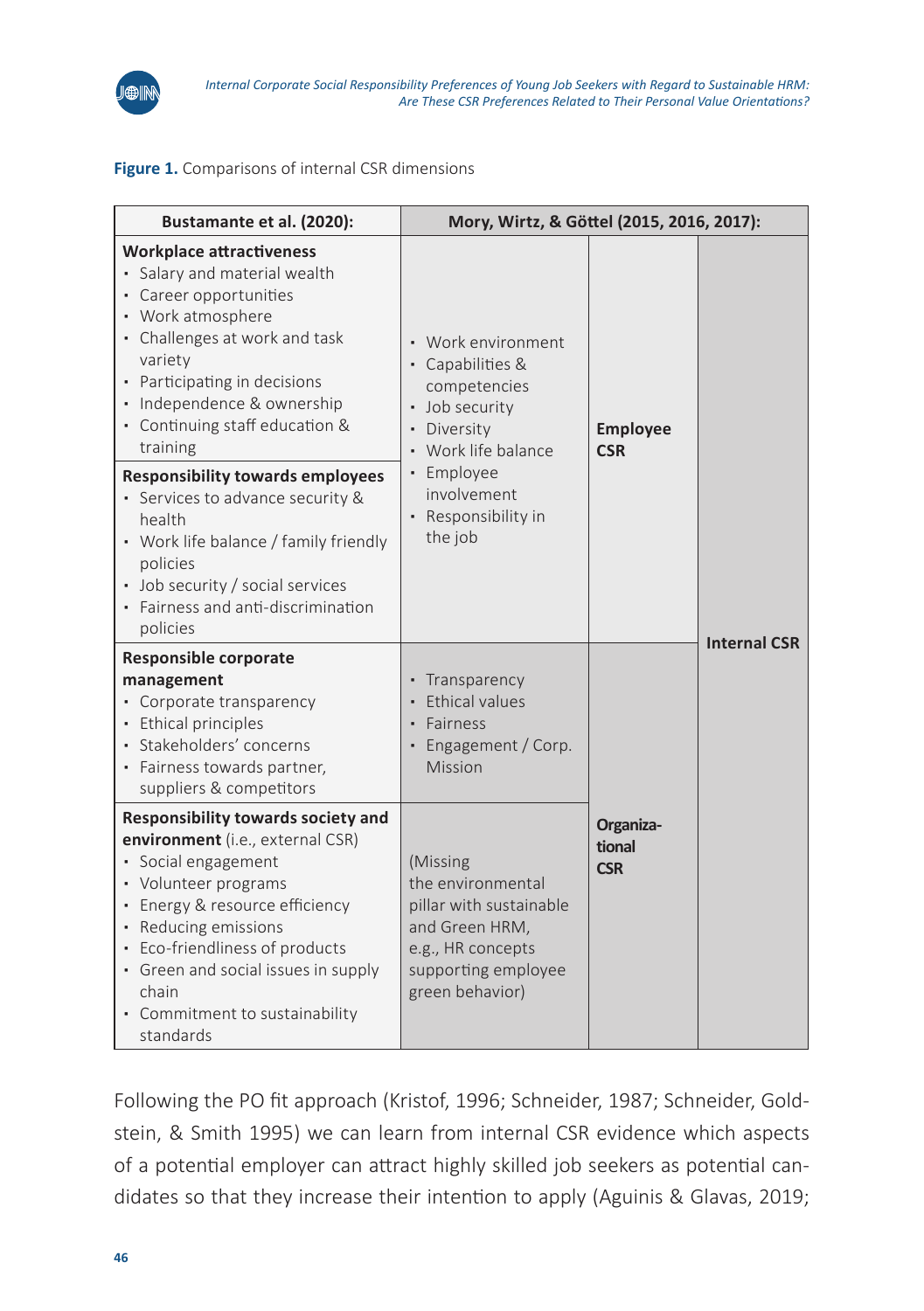Haski-Leventhal, Pournader, & McKinnon, 2017). From a sustainable HRM perspective, these target groups could fit the CSR values of the employees vs. the organization (Mory, Wirtz, & Göttel, 2015, 2016, 2017) and could act as CSR ambassadors for the organization's sustainability projects in the future.

As mentioned earlier, previous research on the impact of CSR on organizational attractiveness operationalized internal CSR heterogeneously (as well as external CSR, Gond et al., 2010; see Glavas, 2016 for a complete review). To show how internal CSR is perceived by young job seekers and impacts their job decision or organizational attractiveness rating, we summarize the most important studies below (for a recent overview see Rank & Contreras, 2021).

Ng & Burke's (2005) study of MBA job seekers focused on whether internal diversity management programs influence job selection decisions. Women and ethnic minorities rated diversity management as important when accepting job offers. Jones Willness, Madey (2014) tested the signal-based mechanisms of CSR on job seekers' interest and found that the value congruence between the candidate and the organization is another facet related to CSR. Gully et al. (2013) examined job seekers as to whether CSR activities in the area of social and environmental responsibility of organizations had an impact on their job choice. The findings suggested that the impact on job choice depended on the intentions of the job seeker and their own desire to have a significant impact on their work. Montgomery & Ramus (2011) showed that MBA students (Millennials) in the US and Europe gave intellectual challenge (internal CSR) the highest priority when asked about job factor preferences. In addition, the organization's reputation for internal care for employees and ethics for products and services played a key role in the choice of employer. Catano & Morrow Hines (2016) conducted an experiment with Canadian students and showed that the effect of CSR activities and psychologically healthy workplaces increased the employer attractiveness; in addition, they found that personal values such as openness moderated this relationship. Finally, Zhang et al. (2020) found that the influence of social CSR on organizational attractiveness is mediated by the cognitive and affective perceptions of employees in China.

In summary, these studies have operationalized dimensions of internal CSR in various ways, but revealed that internal CSR preferences might play a role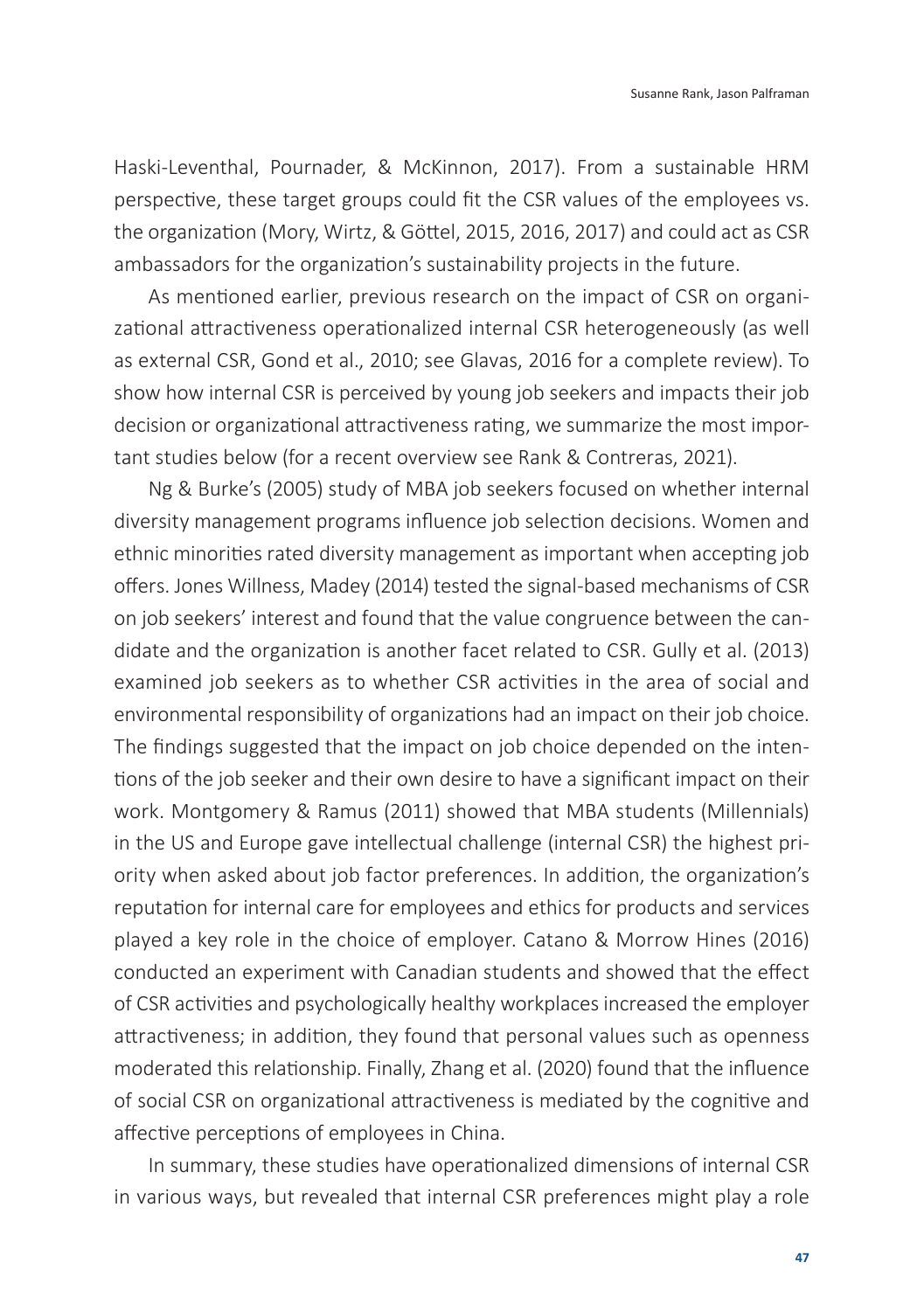



Having presented evidence for internal CSR and the importance of these preferences in establishing modern workplace attractiveness and culture, we now move closer to our central research question of whether the personal values of potential candidates or current employees could predict their internal CSR preferences.

### Personal values as a predictor for internal CSR preferences

Schwartz (1992, 2014) developed a theory of basic values from intercultural research, which comprises 57 values items, and grouped them into ten different types of values that are important for human life: universalism, benevolence, tradition, conformity, security, power, achievement, hedonism, stimulation, self-direction; and divided them into four clusters: self-transcendence, conservation, self-enhancement and openness to change. Sagiv et al. (2017, p. 1) argued that these values predict attitudes, preferences and behavior of individuals as underlying foundations and give direction as to "what is good and worthy", are trans-situational goals, and act as guiding principles.

The connection between these values and sustainable behavior in companies has been tested in a number of studies (see a review by Rickaby, Glass, & Fernie, 2020). We base our research questions on Schwartz's value orientations

**JEDIN**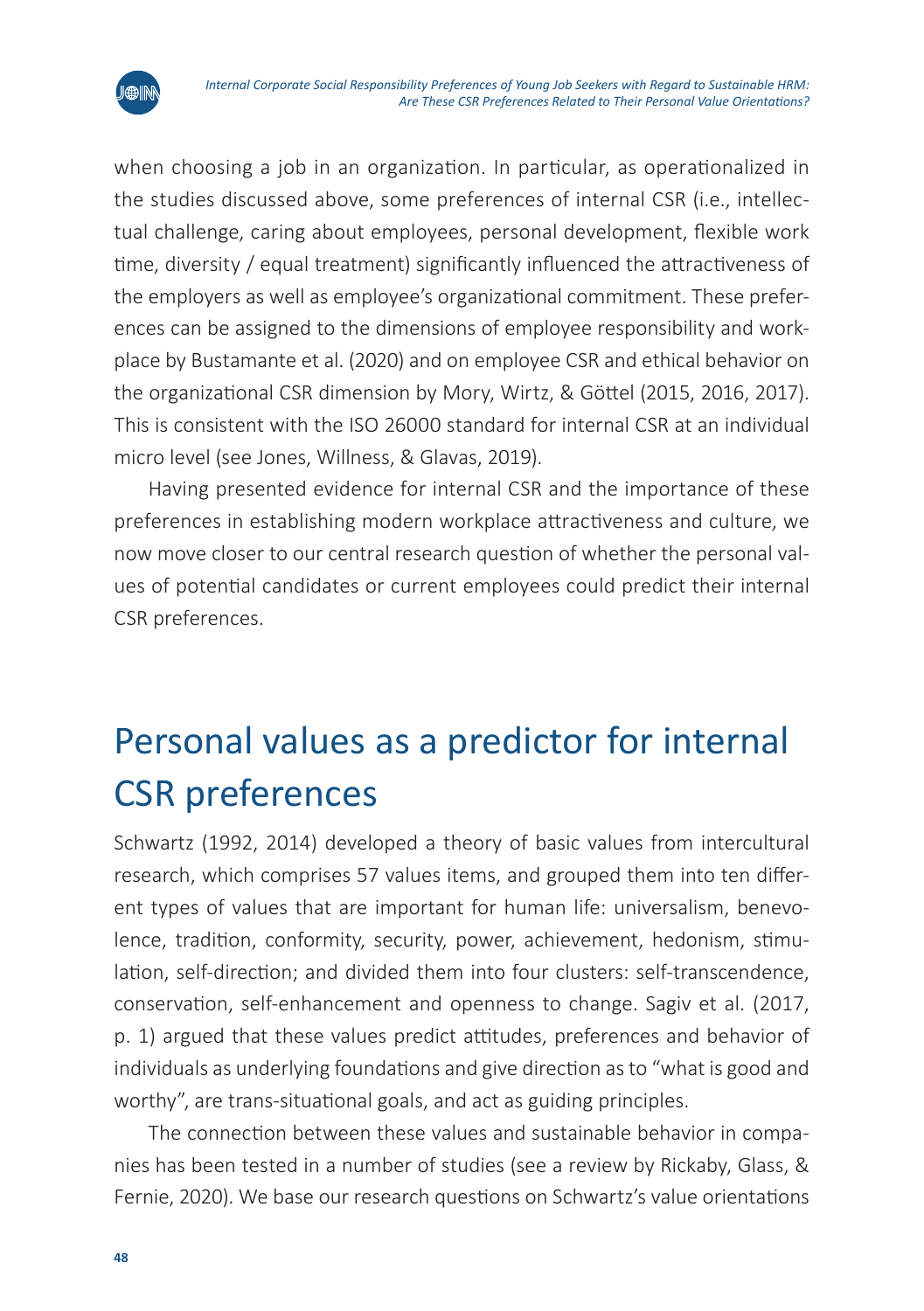model and ask to what extent personal values orientations predict internal CSR preferences towards sustainability; in particular, which personal values are predictors for the different internal CSR preferences (compared to figure 1)?

Evidence of the interplay between Schwartz's values and CSR preferences (i.e. mix of general vs. internal vs. external CSR) is primarily provided by studies with students. The evidence is based in particular on the student sample and their willingness to engage in community initiatives. Since the (internal vs. external) CSR preferences were operationalized differently in these studies drawing comparisons are problematic. Thus, after discussing this evidence, we will transfer these findings to the internal CSR perspective as there may be a research gap for internal CSR and its presumed link to personal values which we will address within our conclusion. In keeping with the focus of our research question, the universalism and benevolence of Schwartz's value model might be important predictors for internal CSR belonging to the 'self-transcendence' cluster, as the following studies may support this notion.

Evans & Davis (2011, p. 1), for example, carried out an experiment with students in the USA which showed that "perceived corporate citizenship impacted the job applicants' attraction for those individuals who received prior education regarding CSR and for those who were higher in other-regarding value orientations."

In a further experiment in the USA, Kim & Park (2011) operationalized CSR as a communal program sticking to the social pillar of CSR only and a fictitious PO fit was presented and rated by the students as job seekers. The degree of PO fit mediated between (good vs. poor) CSR reputation and organizational attractiveness or intent to apply.

Among Taiwanese students in the study by Lin et al. (2012), they perceived that corporate citizenship of real and successful Taiwanese companies impacted the job seekers' perceived firm attractiveness and, interestingly, potential career success expectations of the students' job applications. These findings contradict the argumentation of Bustamante et al. (2020) that doing good like citizenship is based on self-transcendence and not on self-enhancement values. But corporate citizenship was operationalized based on the CSR concept of Carroll (1979, economic, legal, ethical and philanthropic citizenship), i.e., specified as the external and not the internal view of CSR.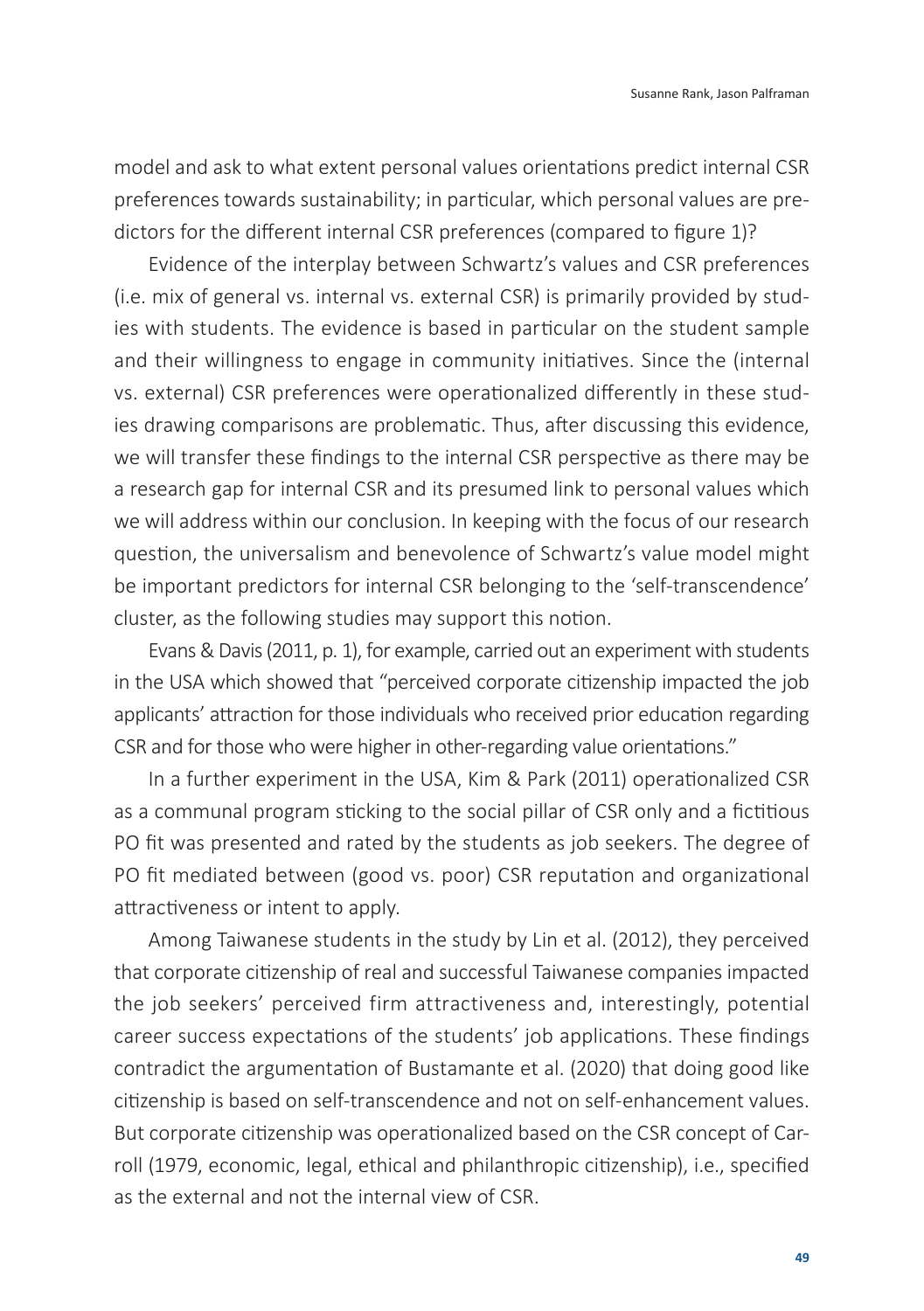

Wang & Juslin (2011) examined the relationship between value patterns and CSR perceptions of Chinese university students. The results showed that the altruistic values of the Chinese students are negatively associated with their perceptions of CSR performance, whereas the egoistic values are positively associated with CSR. Further, the well-known gender effect on CSR attitudes was shown based on earlier studies that women are more in favour of CSR than men (e.g. Ng & Burke, 2005). For these Chinese students, social and economic responsibility was overall more important than environmental responsibility. Wang & Juslin (2011) conclude that CSR education is culture-specific and needs to be tailored to the target group, as they had less knowledge about CSR at the time of the study.

In a cross-cultural study involving 17 countries, Mueller et al. (2012) found that certain cultural dimensions increased the influence of CSR preferences on affective commitment (Mory, Wirtz, & Göttel, 2015, 2016, 2017): human orientation was the strongest moderator followed by institutional vs. in-group collectivism, future orientation and low power distance on affective commitment (see House et al., 2004). The CSR construct was a general scale of some internal vs. external CSR characteristics (i.e., a mixture of CSR characteristics by Bustamante et al., 2020).

González-Rodríguez, Díaz-Fernández, & Simonetti (2015) showed that Spanish social sciences' students with higher ethical values (universalism and benevolence) displayed positive perception of social initiatives; the typical gender effect accompanied this pattern (higher for women).

In two experiments with young job applicants, Rupp et al. (2013) revealed that the impact of CSR (communal and environmental pillar) on organizational citizenship behavior was mediated by distributive justice. Furthermore, the desired moral identity of job seekers e.g., "caring, compassionate, fair, friendly, generous, helpful, hardworking, honest, and kind" (Rupp et al., 2013, p. 907) interacted with the CSR preferences in relation to the intentions of the job search.

Pereira, Duarte, & Trindade (2015) examined the relationship between Schwartz's values, CSR preferences and work engagement of Portuguese students. The path of CSR's preferences and work engagement was confirmed for the specific CSR dimension workplace and marketplace, but the relationship between personal values and the different CSR dimensions was surprisingly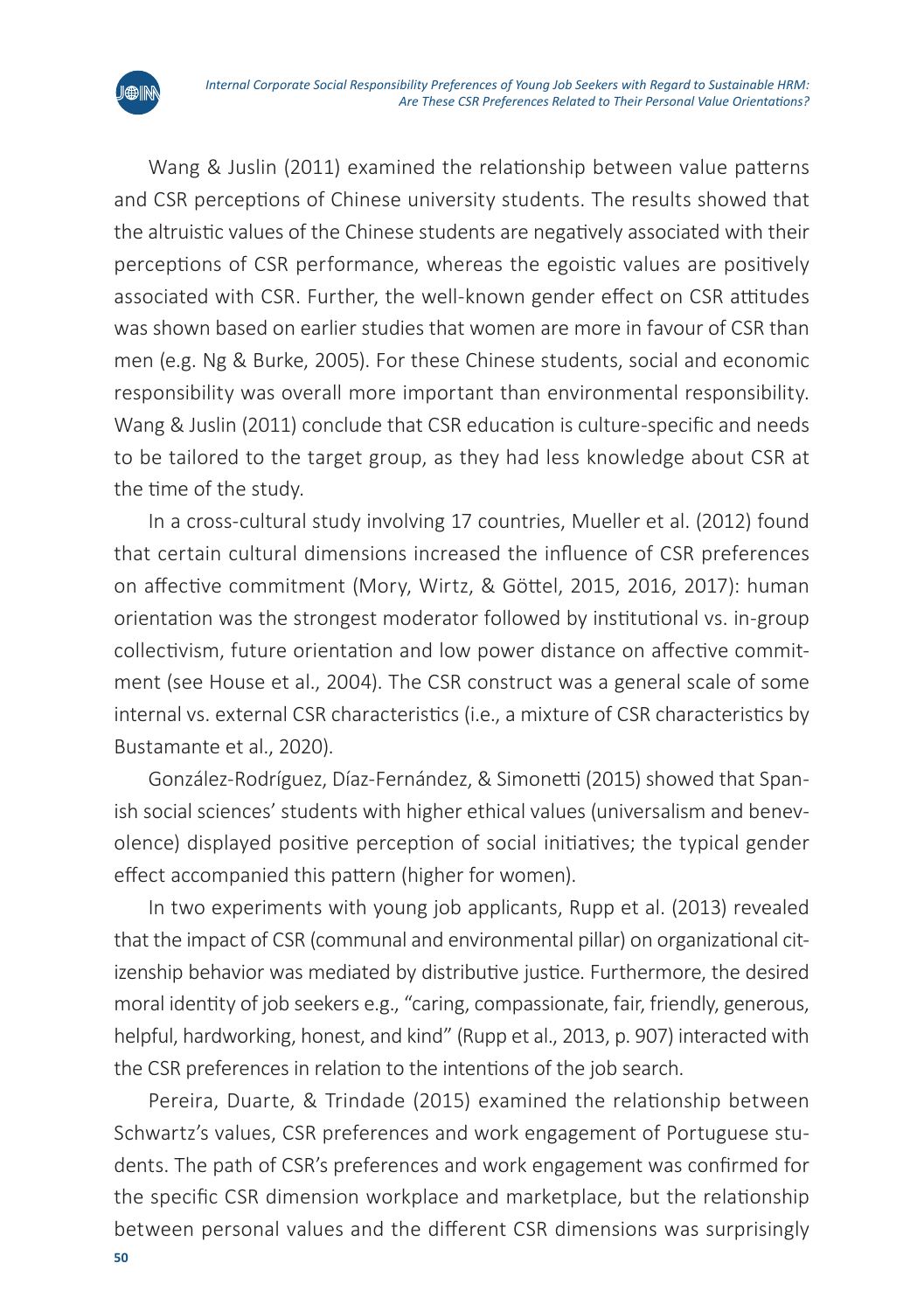negative; however, specific employee characteristics (age and seniority) positively predict CSR preferences and work engagement in general.

Hameed et al. (2016) examined dual mediating paths (via internal respect vs. external prestige) of internal vs. external CSR on employee identification. In line with Aguinis & Glavas (2019), the calling orientation (part of the meaning of work) moderates both pathways of mediation, giving us some clues to personal values and motivation. However, the interplay of work meaning (Steger, Dick, & Duffy, 2012) with Schwartz's personal values is another avenue of research (see Ros, Schwartz, & Surkiss, 1999).

In an international study in 21 countries, Haski-Leventhal, Pournader, & Leigh (2020) examined the effects of responsible management education on CSR. These effects related to the students' values in self-transcendence, the development of conservation values and a positive attitude towards CSR. CSR attitudes served as mediators for students' CSR behavioral intentions (willingness to sacrifice salary in order to work for a responsible employer). Thus, the values and attitudes of the students played an important, mediating role between the countries. The typical gender effects were shown, but none of age and work experience on the dependent variables.

For young job seekers, Bustamante et al. (2020) argued that the choice of employer depends heavily on the applicant's own well-being, choosing preferences like flexible work time models, development opportunities, as opposed to the other CSR preferences like employer's environmental or social well-being. Based on their results, the preferences such as workplace attractiveness (see figure 1: highest values for employee responsibility or work environment) are shown as drivers for the choice of employer. In Bustamante et al.'s (2020) study one of Schwartz's self-transcendence values (i.e. universalism) had an effect on internal CSR preferences. The first part of an assumed mediation model was tested in this study, and doing good values (i.e., self-transcendence in contrast to self enhancement values) influenced certain CSR preferences (workplace, socio-ecological responsibility and governance & ethics, see figure 1). However, a confirmatory factor analysis should be conducted to examine the proposed latent CSR subscales shown in figure 1. Bustamante et al. (2020) differentiated between non-CSR vs. CSR preferences without reporting evidence as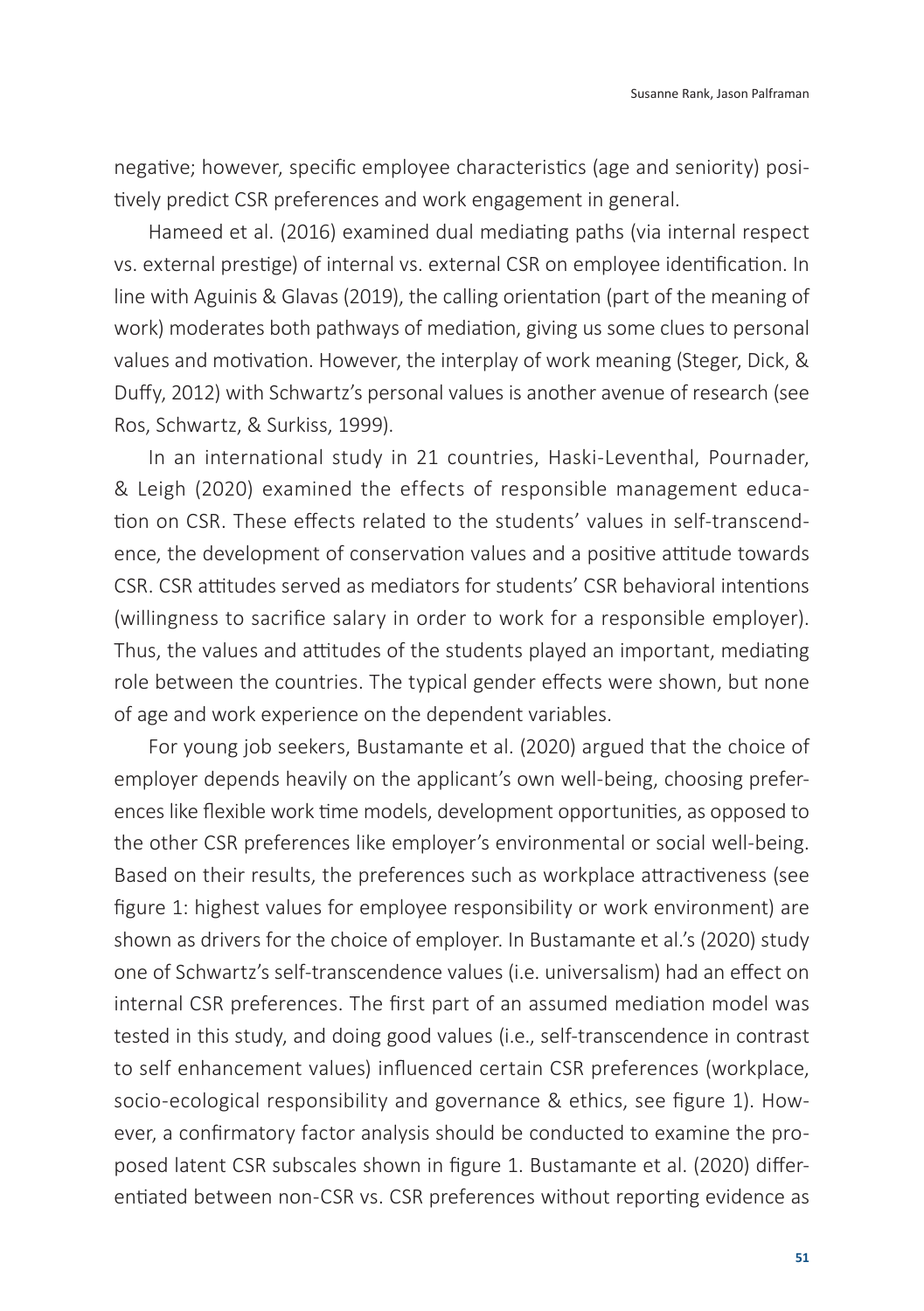

this distinction is inconsistent with previous terminology (Brammer, Millington, & Rayton, 2007; EU, 2008, 2011; ISO 26000; Mory, Wirtz, & Göttel, 2015, 2016, 2017). Furthermore, the influence of the mediators on the intention to apply or the attractiveness of the employer should be tested as dependent variables.

In our discussion, samples of students in different regions (USA, Europe and Asia) were examined on the central research question we outlined earlier. We have briefly summarized specific research results on the relationship between personal value orientations and CSR preferences, mostly operationalized heterogeneously with internal vs. external CSR. Thus, different results of positive vs. negative pathways were identified. For this reason, there is a need for further research to examine the relationship between personal values orientations and internal CSR preferences of young job seekers. Moreover, in the focus of the reviewed studies, the following personal values appear to be relevant: self-transcendence vs. self-enhancement of Schwartz's approach (e.g., Bustamante et al., 2020; Haski-Leventhal, Pournader, & Leigh, 2020; Hameed et al., 2016).

## Conclusions and directions for future research

In order to precisely determine the relationship between personal value orientations and internal CSR preferences of potential candidates and employees, the following suggestions should be further researched. First, the operationalization and validation of the internal CSR construct differs. Future research could test the internal, latent CSR construct based on employee vs. organizational factors (Mory, Wirtz, & Göttel, 2015, 2016, 2017; Bustamante et al., 2020). After the validation phase, this internal CSR scale can be a solid analytical tool for companies to assess their degree of maturity of internal CSR. Sustainable HRM practices (see Piwowar-Sulej, 2021) could be integrated to foster organizational values for CSR (Mory, Wirtz, & Göttel, 2015, 2016, 2017) and increase the internal CSR maturity level. Further, across seven countries Sargisson, de Groot, & Steg (2020) showed that socio-demographics had less influence on personal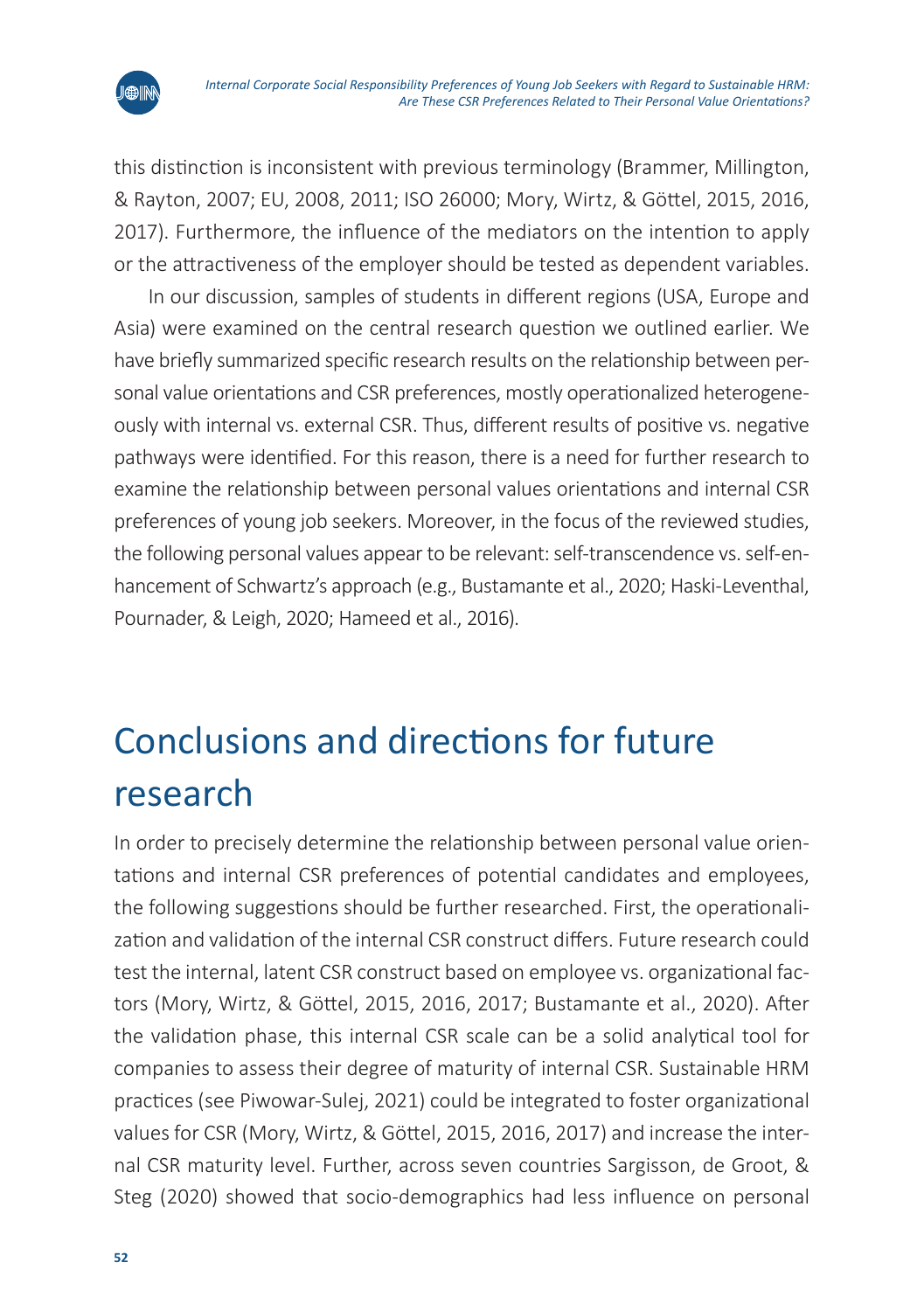values (i.e., altruistic vs. egoistic values); only gender was a strong influencing factor. It is therefore important to examine the influence of personal values, for example, on behavioral climate change campaigns by choosing ambassadors with strong personal values (e.g., self-transcendence). Good advice is to follow the congruence model of Haski-Leventhal, Pournader, & McKinnon (2017). For example, a scale could be developed to examine the internal CSR construct assessing the sustainable level of HRM in order to improve the sustainable behavior of employees. In addition, this PO value fit tool could support the search for potential employees for initiatives such as Green campaigns. Should this personal value-internal CSR-path be confirmed by validation in future studies, this value analysis tool could be designed as a cultural matching tool for potential candidates on the organization's website in order to check the degree of the candidate's organizational value fit.

Second, a mediation study design should be conducted for proofing the power of values prediction on CSR preferences as mediators on employee outcomes. The mediation model could be extended by mediators such as meaningful work or sustainable psychological empowerment resulting in outcomes such as employee social and ecological performance or work engagement or intention to stay. However, Purc & Laguna (2019) showed that the values of self-enhancement and openness to change (as opposed to conservation and self-transcendence values) are related to perceived job autonomy in the workplace, acting as mediators between these personal values and their innovative behavior. They conclude that the specific personal value set is of importance based on the specific work situation in which employee behavior is required. An experimental research design with various fictitious employer descriptions could be a further step to test the influence of the independent variable personal values on internal CSR vs. non-CSR preferences of a fictitious employer.

Third, the cross-cultural perspective should be included, which focuses on samples from different nationalities and cultures (Mueller et al., 2012). Due to this cultural perspective, specific cultural dimensions, i.e. collectivism and human orientation, might be drivers for CSR activities in the same vein as we argued for the impact of personal values (Schwartz, 2014) on internal CSR. However, self-enhancing values could weaken this path. Witte, Stanciu, &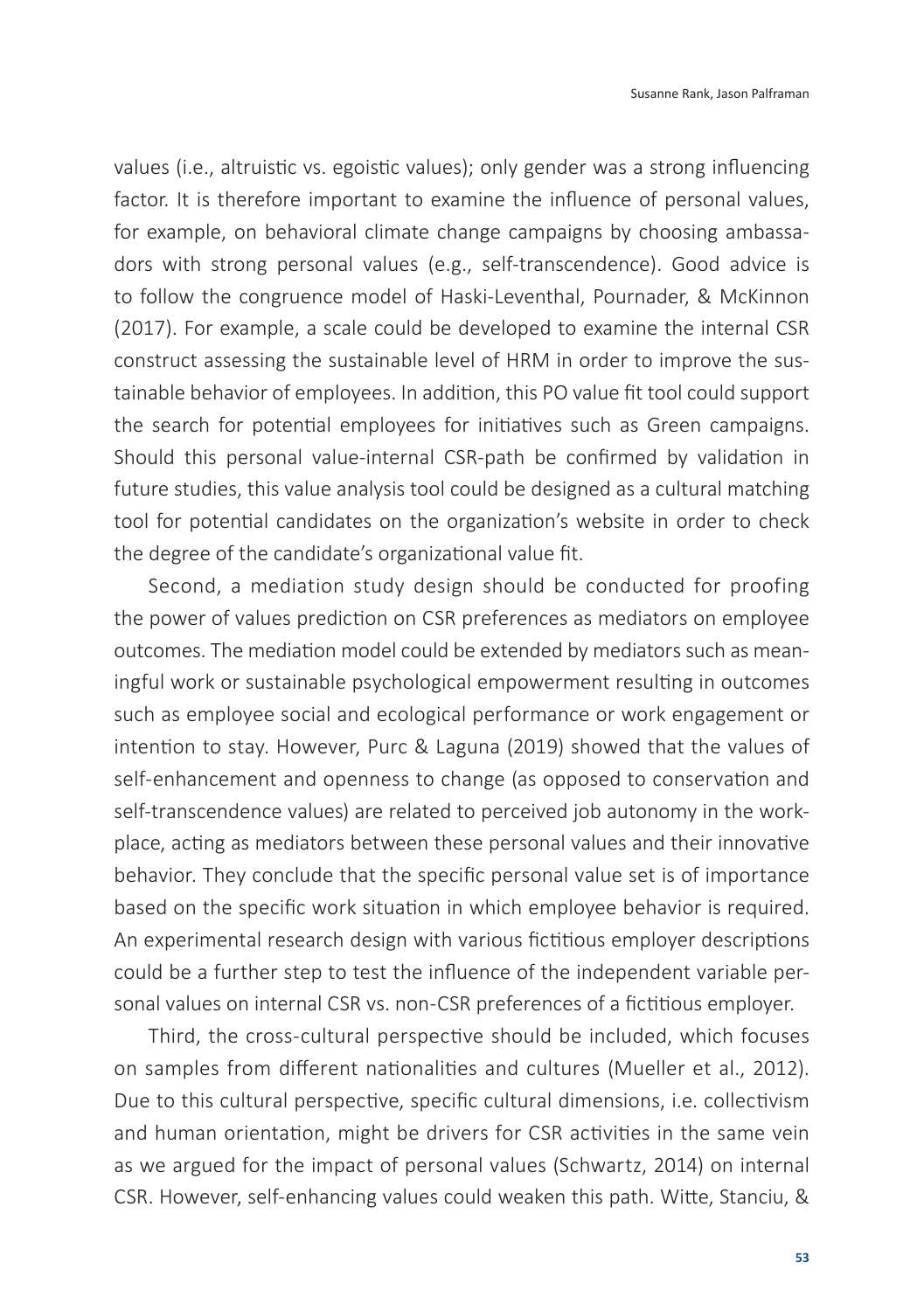

Boehnke (2020), however, criticized Schwartz (2014) for comparing cultural values within (across) cultures, sticking to the distribution instead of the averaging approach. Based on their results on the intercultural comparison of Schwartz's value preferences, they postulated a two-dimensional structure: a) alteration vs. preservation and b) amenability vs. dominance. Schwartz & Rubel (2005) found that the typical gender differences in personal values was moderated by cultural dimensions in an unexpected pattern. Schwartz & Rubel (2005, p. 1023) argued that for countries with less gender equality "increased independence and equality of women in the labor force may encourage them to express distinctive values rather than to accommodate their values to those of their husbands". Whether there is a significant relationship between Schwartz's personal value orientations and the cultural dimensions of House et al. (2004) should be tested in future cross-national studies as Mueller et al. (2012) have applied. Across seven European countries, Sargisson, de Groot, & Steg (2020) identified the typical gender effect rather than an age or country effect on Schwartz's value orientations (i.e., altruistic, biospheric, and egoistic values). Therefore, further research is needed to assess both personal and cultural values and to test how they interact with each other to answer our open question: Who are the future potential talents in society and organizations pushing the activities against the climate change?

Fourth, in addition to student surveys, international organizational samples should be used in different sectors in order to test the mediation path on affective commitment in a field study such as Mory, Wirtz, & Göttel (2015, 2016, 2017). Then it might be possible to expand the perspective from the job seekers to the employees and to develop sensemaking internal CSR measures for organizations. This could therefore serve as a guide on how a cultural shift towards sustainability should be addressed and implemented, along with a change in people's mindsets and behavior. Finally, based on the different CSR concepts from Aguinis & Glavas (2019), Haski-Leventhal, Pournader, & McKinnon (2017) and Stahl et al. (2019), sustainable HRM should be integrated into an overall framework that includes the individual, team, and department level as well as organization and community. What we could learn from these concepts for the implementation of internal CSR measures in organizations is to consider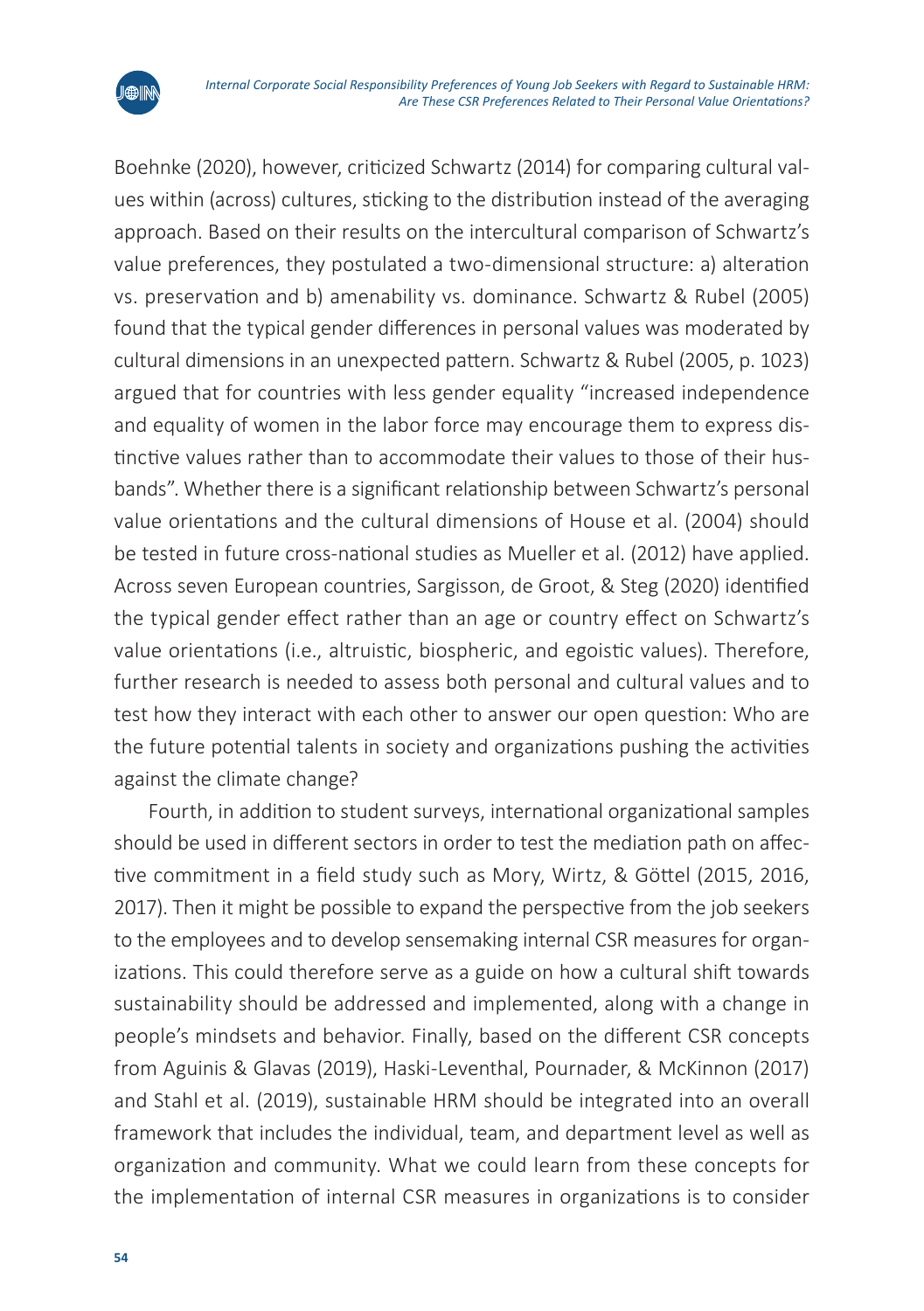the interaction of different levels for a trustworthy and sustainable success instead of a greenwashing campaign. For example, Li et al. (2020) showed that transformational leadership increases environmentally conscious behavior in employees, which was mediated by employees' environmental passion and autonomous motivation.

As the clock ticks fast for climate action to enable our next generations to survive on our planet Earth, as early adopters, those committed to sustainable action can mobilize the other organizational population (i.e., the early and late majority) to implement the SDGs in companies and our society.

### References

**Adjei-Bamfo, P., Bempong, B., Osei, J., & Kusi-Sarpong, S. (2019).** Green candidate selection for organizational environmental management. *International Journal of Manpower*, *41*(7), 1081–1096.

**Aguinis, H., & Glavas, A. (2019).** On Corporate Social Responsibility, Sensemaking, and the Search for Meaningfulness Through Work. *Journal of Management*, *45*(3), 1057–1086.

**Allan, B. A., Batz-Barbarich, C., Sterling, H. M., & Tay, L. (2019).** Outcomes of Meaningful Work: A Meta-Analysis. *Journal of Managerial Studies*, *56*(3), 500–528.

**Allen, M. W., Craig, C. A. (2016).** Rethinking corporate social responsibility in the age of climate change: a communication perspective. *International Journal Corporate Social Responsibility*, *1*, 1. DOI: 10.1186/s40991–016-0002–8.

**Amrutha, V. N., & Geetha, S. N. (2020).** A systematic review on green human resource management: implications for social sustainability. *Journal of Cleaner Production*, *247*(1), 119131.

**Appelbaum, E., Bailey, T., Berg, P., & Kalleberg, A. (2000).** *Manufacturing Advantage: Why High-Performance Work Systems Pay off*. Ithaca, NY: Cornell University Press.

**Aust, I., Matthews, B., & Müller-Camen, M. (2020).** Common Good HRM: A paradigm shift in Sustainable HRM? *Human Resource Management Review*, *30*(3), 100705.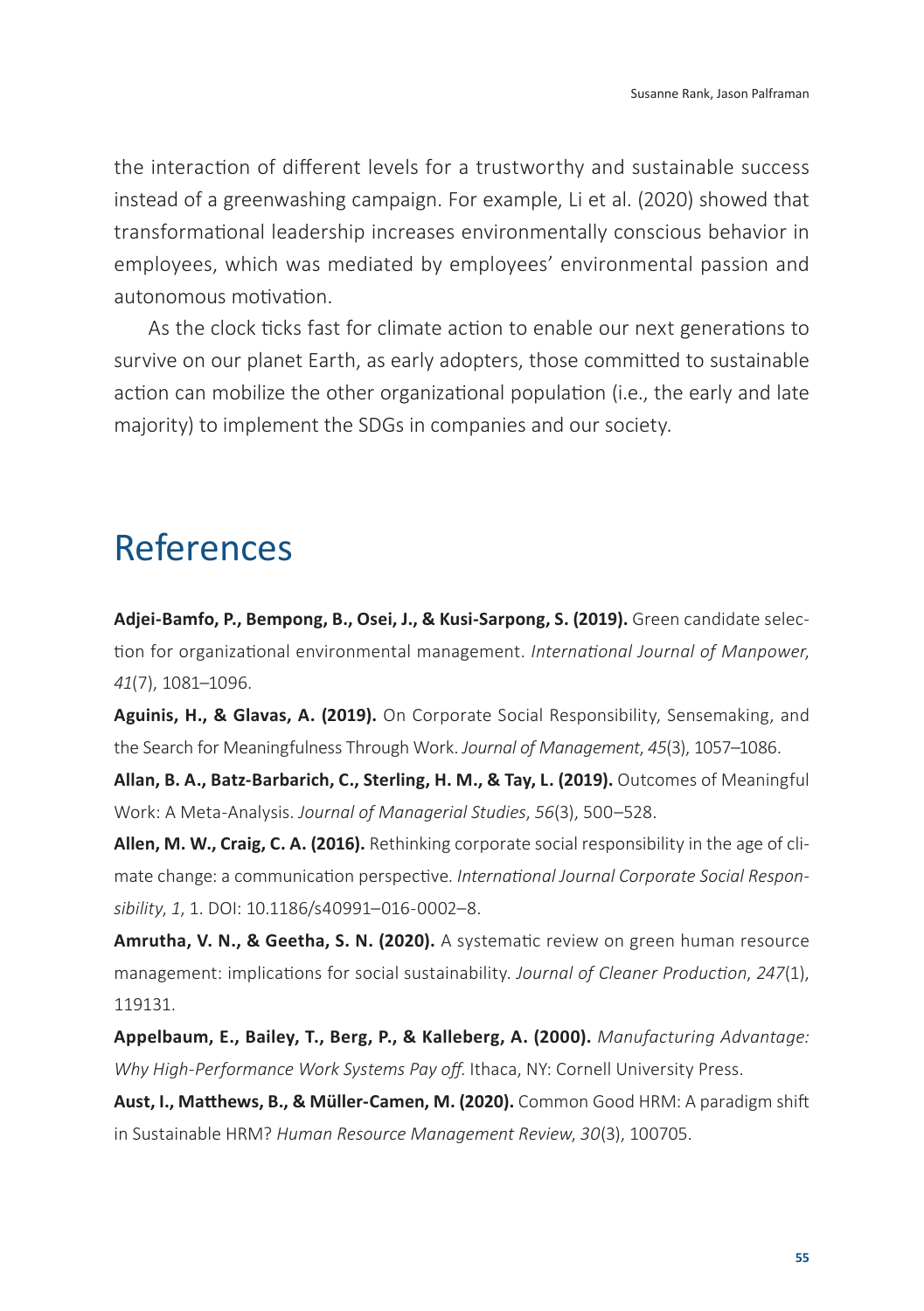

**Bailey, C., Yeoman, R., Madden, A., Thompson, M., & Kerridge, G. (2019).** A Review of the Empirical Literature on Meaningful Work. Progress and Research Agenda. *Human Resource Development Review*, *18*(1), 83–113.

**Brammer, S., Millington, A., & Rayton, B. (2007).** The contribution of corporate social responsibility to organizational commitment. *International Journal Human Resource Management*, *18*(10), 1701–1719.

**Brammer, S., Pavelin, S., & Porter, L. A. (2009).** Corporate charitable giving, multinational companies and countries of concern. *Journal of Management Studies*, *46*(4), 575–596.

**Bustamante, S., Ehlschleidt, R., Pelzeter, A., Deckmann, A., & Freundenberger, F. (2020).** The effect of values on the attractiveness of responsible employers for young job seekers. *Journal of Human Values*, *27*(19), 27–48.

**Catano, V. M., & Morrow Hines, H. (2016).** The influence of corporate social responsibility, psychologically healthy workplaces, and individual values in attracting millennial job applicants. *Canadian Journal of Behavioural Science / Revue canadienne des sciences du comportement*, *48*(2), 142–154.

**Carroll, A. B. (1979).** A three-dimensional conceptual model of corporate social performance*. Academy of Management Review*, *4*(4), 497–505.

**[Chambers](https://www.researchgate.net/scientific-contributions/EG-Chambers-2085692127?_sg%5B0%5D=Zs2vqu0elQrF2icebb_i8E9l8ovl2ZY1MxdABk0YSGkKaec61GEhmG4oD63b2wLRhaoEGvU.hOtOO6hYd5-gpgN5MYfrDOTbboV9-b0g5MArqcWYFzyq4qP2KYg7NMoA4zJoDGKfS-w_F2IYLVoCasWI720YUA.fIaql8_KTXNNMU-YQMt67Iypgd_irLT8d02rXk7C6H5TPESN4QSeRIB53RARIAhiBPgFYdLVLH0HFGk2l1zarg&_sg%5B1%5D=UqIZ1NNrcc4xxLzEbSGCKHh1fQi9achbMiLPKBln1YhL1o2Htr0c_s1Zdlf4gQSd_nORAGU.CVbquKUrlDSDYaZ9GNq0kkiwqceYafHiV4UeH3E0DB3wrwSpWBr019gWAiv41CZ54F3yQ7SKSoR9RvtgJBQEdA), E. G., [Foulon,](https://www.researchgate.net/profile/Mark-Foulon-2?_sg%5B0%5D=Zs2vqu0elQrF2icebb_i8E9l8ovl2ZY1MxdABk0YSGkKaec61GEhmG4oD63b2wLRhaoEGvU.hOtOO6hYd5-gpgN5MYfrDOTbboV9-b0g5MArqcWYFzyq4qP2KYg7NMoA4zJoDGKfS-w_F2IYLVoCasWI720YUA.fIaql8_KTXNNMU-YQMt67Iypgd_irLT8d02rXk7C6H5TPESN4QSeRIB53RARIAhiBPgFYdLVLH0HFGk2l1zarg&_sg%5B1%5D=UqIZ1NNrcc4xxLzEbSGCKHh1fQi9achbMiLPKBln1YhL1o2Htr0c_s1Zdlf4gQSd_nORAGU.CVbquKUrlDSDYaZ9GNq0kkiwqceYafHiV4UeH3E0DB3wrwSpWBr019gWAiv41CZ54F3yQ7SKSoR9RvtgJBQEdA) M., [Handfield-Jones](https://www.researchgate.net/profile/Helen-Handfield-Jones?_sg%5B0%5D=Zs2vqu0elQrF2icebb_i8E9l8ovl2ZY1MxdABk0YSGkKaec61GEhmG4oD63b2wLRhaoEGvU.hOtOO6hYd5-gpgN5MYfrDOTbboV9-b0g5MArqcWYFzyq4qP2KYg7NMoA4zJoDGKfS-w_F2IYLVoCasWI720YUA.fIaql8_KTXNNMU-YQMt67Iypgd_irLT8d02rXk7C6H5TPESN4QSeRIB53RARIAhiBPgFYdLVLH0HFGk2l1zarg&_sg%5B1%5D=UqIZ1NNrcc4xxLzEbSGCKHh1fQi9achbMiLPKBln1YhL1o2Htr0c_s1Zdlf4gQSd_nORAGU.CVbquKUrlDSDYaZ9GNq0kkiwqceYafHiV4UeH3E0DB3wrwSpWBr019gWAiv41CZ54F3yQ7SKSoR9RvtgJBQEdA), H., Hankin, S. M., & [Michaels](https://www.researchgate.net/scientific-contributions/Edward-G-Michaels-2085752143?_sg%5B0%5D=Zs2vqu0elQrF2icebb_i8E9l8ovl2ZY1MxdABk0YSGkKaec61GEhmG4oD63b2wLRhaoEGvU.hOtOO6hYd5-gpgN5MYfrDOTbboV9-b0g5MArqcWYFzyq4qP2KYg7NMoA4zJoDGKfS-w_F2IYLVoCasWI720YUA.fIaql8_KTXNNMU-YQMt67Iypgd_irLT8d02rXk7C6H5TPESN4QSeRIB53RARIAhiBPgFYdLVLH0HFGk2l1zarg&_sg%5B1%5D=UqIZ1NNrcc4xxLzEbSGCKHh1fQi9achbMiLPKBln1YhL1o2Htr0c_s1Zdlf4gQSd_nORAGU.CVbquKUrlDSDYaZ9GNq0kkiwqceYafHiV4UeH3E0DB3wrwSpWBr019gWAiv41CZ54F3yQ7SKSoR9RvtgJBQEdA), E. G. (1998).** The War for Talents. *McKinsey Quarterly*, *3*, 44–47.

**Deloitte (2017).** *The employee experience: Culture, engagement, and beyond 2017 Global Human Capital Trends*. Retrieved from [https://www2.deloitte.com/us/en/insights/focus/](https://www2.deloitte.com/us/en/insights/focus/human-capital-trends/2017/improving-the-employee-experience-culture-engagement.html) [human-capital-trends/2017/improving-the-employee-experience-culture-engagement.](https://www2.deloitte.com/us/en/insights/focus/human-capital-trends/2017/improving-the-employee-experience-culture-engagement.html) [html](https://www2.deloitte.com/us/en/insights/focus/human-capital-trends/2017/improving-the-employee-experience-culture-engagement.html). Access: 07.06.2021.

**Dumont, J., Shen, J., & Deng, X. (2017).** Effects of Green HRM Practices on Employee Workplace Green Behavior: The Role of Psychological Green Climate and Employee Green Values. *Human Resource Management*, *56*(4), 613–627.

**Ehnert, I. (2009).** *Sustainable Human Resource Management*. *A conceptual and exploratory analysis from a paradox perspective*. Heidelberg: Springer.

**Ehnert, I., Parsa, S., Roper, I., Wagner, M., & Müller-Camen, M. (2016).** Reporting on sustainability and HRM: a cooperative study of sustainability reporting practices by the world largest companies. *International Journal of Human Resource Management*, *27*(1), 88–108.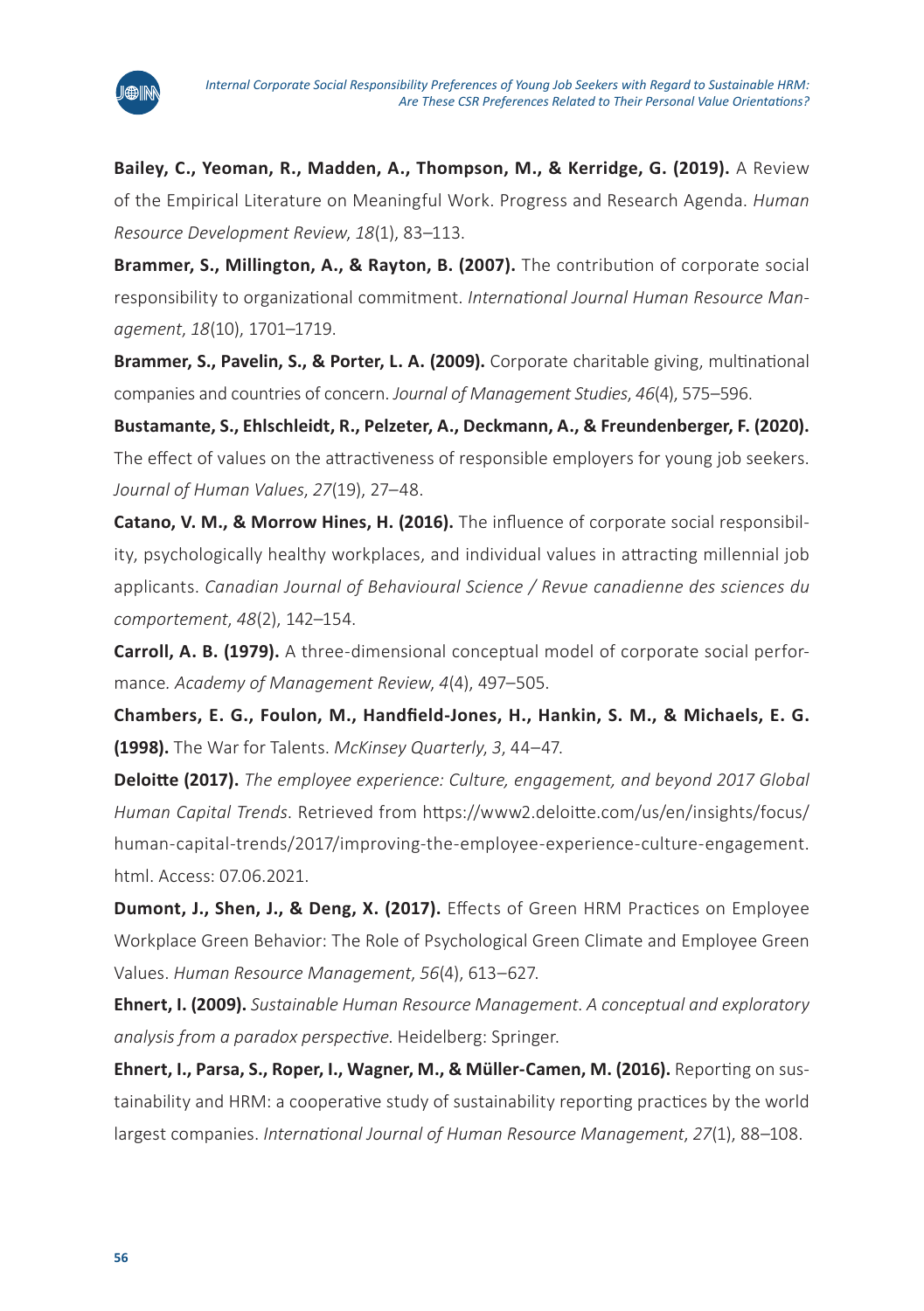**El Akremi, A., Gond, J.P., Swaen, V., De Roeck, K., & Igalens, J. (2015).** How Do Employees Perceive Corporate Responsibility? Development and Validation of a Multidimensional Corporate Stakeholder Responsibility Scale. *Journal of Management*, *44*(2), 619–657.

**European Commission (2008).** *European competitiveness report 2008. Commission staff working document. SEC (2008) 2853 final, 28 November 2008*, Brussels.

**European Commission (2011).** *A renewed EU strategy 2011–14 for Corporate Social Responsibility*. Com. (2011), Brussels.

**Evans, R. W., & Davis, W. D. (2011).** An examination of perceived corporate citizenship, job applicant attraction, and CSR work role definition. *Business & Society*, *50*(3), 456–448.

**Ferreira, P., & de Oliveira, E. R. (2014).** Does corporate social responsibility impact on employee engagement? *Journal of Workplace Learning*, *26*(3/4), 232–247.

**Glavas, A. (2016).** Corporate Social Responsibility and Organizational Psychology: An Integrative Review*. Frontiers in Psychology*, *7* (article 144). DOI: 10.3389/fpsyg.2016.00144.

**Gond, J. P., El Akremi, A., Igalens, & J., Swaen, V. (2010).** Corporate social responsibility influence employees. *ICCSR Research Paper*, *54–2010*.

**González-Rodríguez, M. R., Díaz-Fernández, M. C., & Simonetti, B. (2015).** The social, economic and environmental dimensions of corporate social responsibility: The role played by consumers and potential entrepreneurs. *International Business Review*, *24*(5), 836–848.

**Gully, S. M., Phillips, J. M., Castellano, W. G., Han, K., & Kim, A. (2013).** A mediated moderation model of recruiting socially and environmentally responsible job applicants. *Personnel Psychology*, *66*(4), 935–973.

**Haski-Leventhal, D., Pournader, M., & McKinnon, A. (2017).** The Role of Gender and Age in Business Students' Values, CSR Attitudes, and Responsible Management Education: Learnings from the PRME International Survey. *Journal of Business Ethics*, *146*(1), 219–239.

**Haski-Leventhal, D., Pournader, M., & Leigh, J. S. A. (2020).** Responsible Management Education as Socialization: Business Students' Values, Attitudes and Intentions. *Journal of Business Ethics*, *176*(1), 17–35. DOI: 10.1007/s10551–020-04593–3.

**Hameed, I., Riaz, Z., Arain, G.A., Ghulam Arain, A. & Farooq, O. (2016).** How Do Internal and External CSR Affect Employees' Organizational Identification? A Perspective from the Group Engagement Model. *Frontiers in Psychology*, *7* (article 788)*.* DOI: 10.3389/ fpsyg.2016.00788.

**House, R. J, Hanges, P. J., Javidan, M., Dorfman, P. W., & Gupta, V. (2004).** *Culture, Leadership and Organizations*. Thousand Oaks: Sage Publications.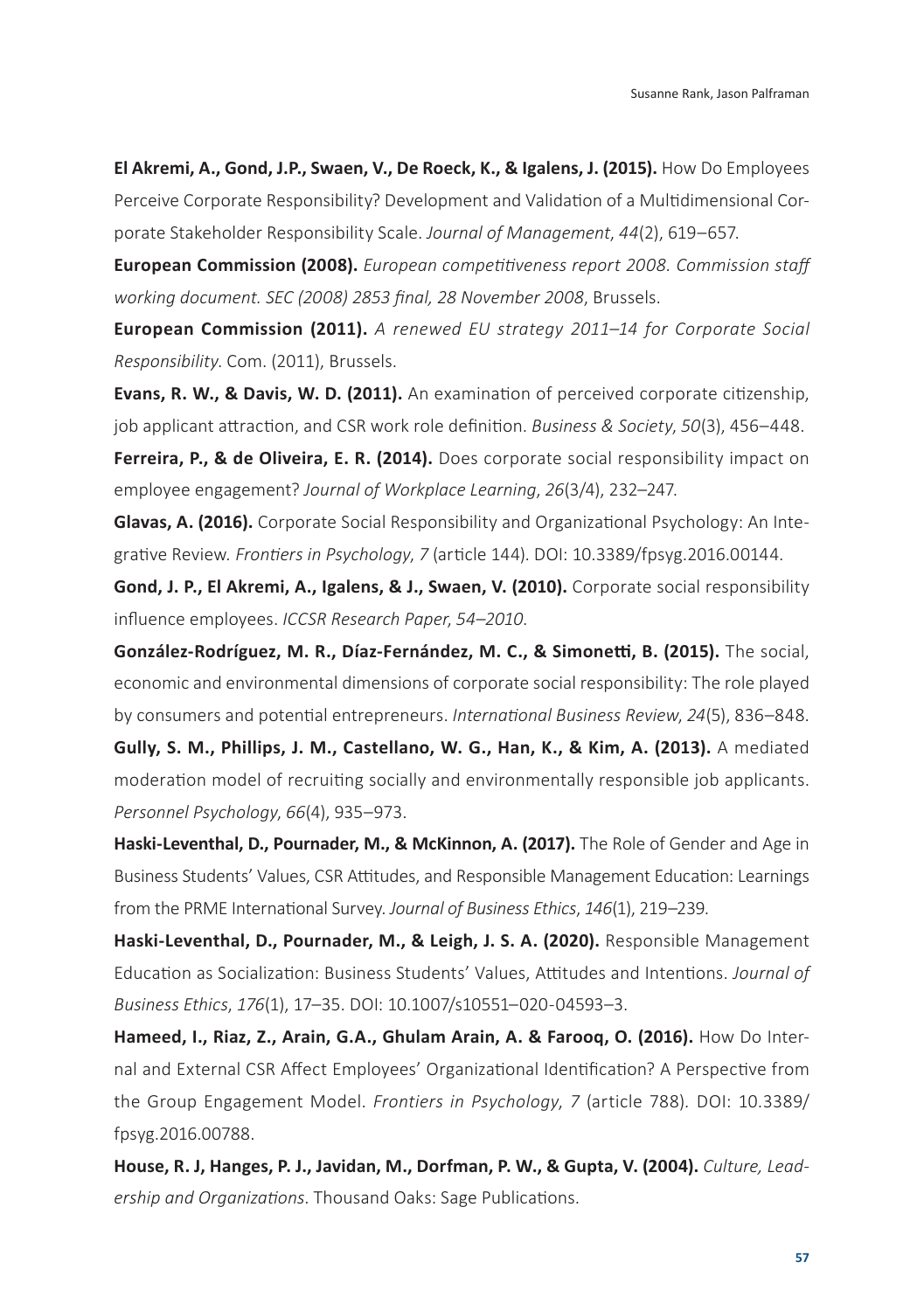

**ISO (International Organization for Standardization) (2010).** *ISO 26000:2010, Guidance on social responsibility.* Paris. Retrieved from [https://www.iso.org/iso-26000-social-respon](https://www.iso.org/iso-26000-social-responsibility.html)[sibility.html](https://www.iso.org/iso-26000-social-responsibility.html). Access: 09.27.2020.

**Jones, D. A., Willness, C. R., & Glavas, A. (2017).** When corporate social responsibility (CSR) meets organizational psychology: New frontiers in micro-CSR research, and fulfilling a quid pro quo through multilevel insights. *Frontiers in Psychology*, *8* (article 520). DOI: 10.3389/fpsyg.2017.00520.

Jones, D. A., Willness, C. R., Madey, S. (2014). Why are job seekers attracted by corporate social performance? Experimental and field tests of three signal-based mechanisms. *Academy of Management Journal*, *57*(2), 383–404.

**Kim, H. R., Lee, M., Lee, H. T., & Kim, N. M. (2010).** Corporate social responsibility and employee company identification. *Journal of Business Ethics*, *95*, 557–569.

**Kim, S.Y., & Park, H. (2011).** Corporate Social Responsibility as an Organizational Attractiveness for Prospective Public Relations Practitioners. *Journal of Business Ethics*, *103*, 639–653.

**Kolk, A. (2016).** The social responsibility of international business: From ethics and the environment to CSR and sustainable development. *Journal of World Business*, *51*(1), 23–34.

**Kristof, A. L. (1996).** Person-organization fit: An integrative review of its conceptualizations, measurement, and implications. *Personnel Psychology*, *49*(1), 1–49.

**Li, Z., Xue, J., Li, R., Chen, H., & Wang, T. (2020).** Environmentally Specific Transformational Leadership and Employee's Pro-environmental Behavior: The Mediating Roles of Environmental Passion and Autonomous Motivation. *Frontiers in Psychology*, *11*, 1408. DOI: 10.3389/fpsyg.2020.01408.

**Lin, C. P., Tsai, Y. H., Joe, S. W., & Chiu, C. K. (2012).** Modeling the Relationship Among Perceived Corporate Citizenship, Firms' Attractiveness, and Career Success Expectation. *Journal of Business Ethics*, *105*(1), 83–93.

**Low, M. P., Ong, S. F., Tan, P. M. (2017).** Would Internal Corporate Social Responsibility Make a Difference in Professional Service Industry Employees' Turnover Intention? A Two-Stage Approach Using PLS-SEM. *Global Business and Management Research: An International Journal*, *9*(1), 24–41.

**Malik, S. Y., Cao, Y., Mughal, Y. H., Kundi, G. M., Mughal, M. H., & Ramayah, T. (2020).** Pathways towards Sustainability in Organizations: Empirical Evidence on the Role of Green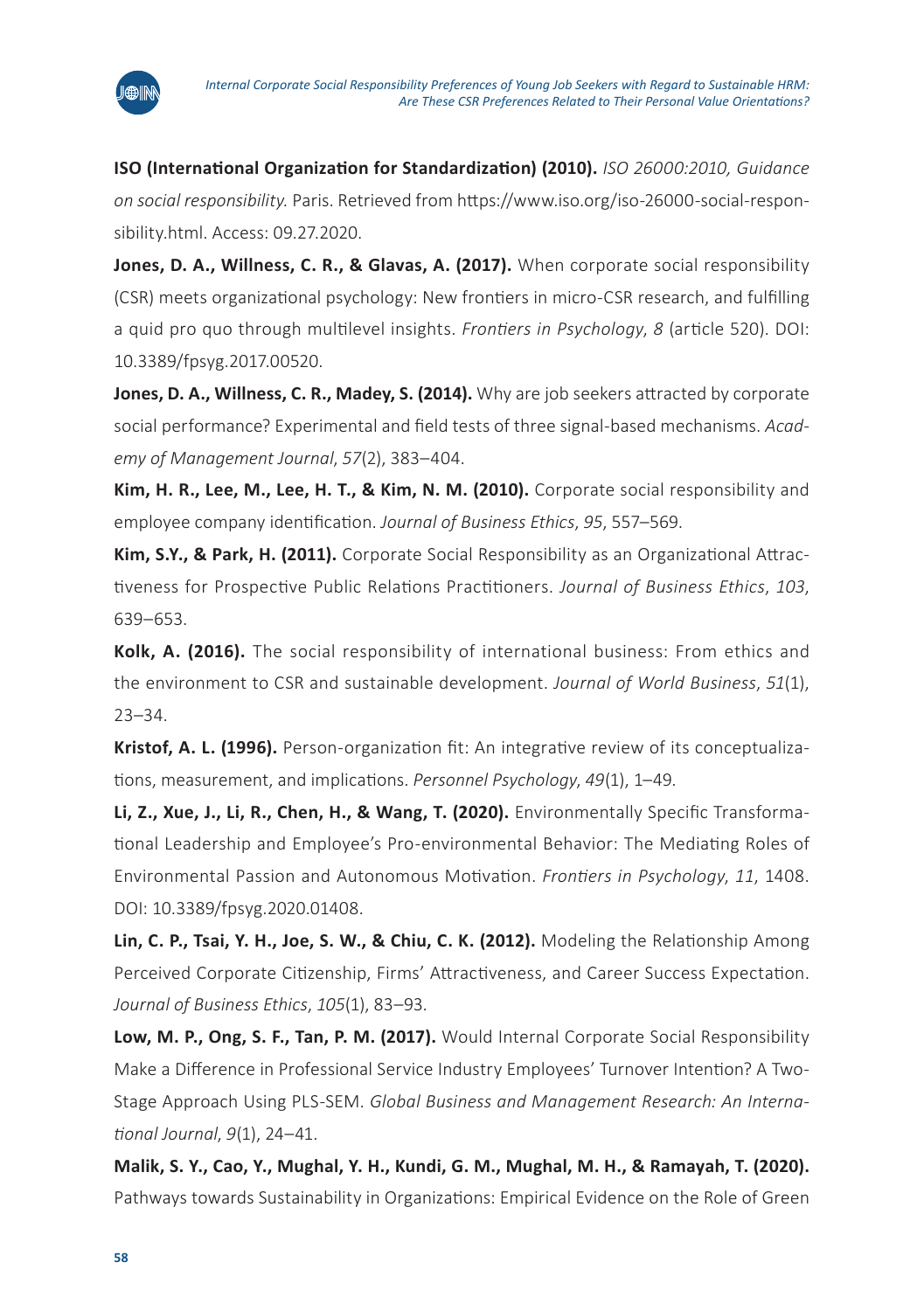Human Resource Management Practices and Green Intellectual Capital. *Sustainability*, *12*, 3228.

**Montgomery, D. B., & Ramus, C. (2011).** Calibrating MBA job preferences for the 21st century. *Academy of Management Learning & Education*, *10*(1), 9–26.

**Mory, L., Wirtz, B. W., & Göttel, V. (2015).** Factors of internal corporate social responsibility and the effect on organizational commitment. *International Journal of Human Resource Management*, *27*(139), 1393–1425.

**Mory, L., Wirtz, B. W., & Göttel, V. (2016).** Corporate social responsibility strategies and their impact on employees' commitment. *Journal of Strategy and Management*, *9*(2), 172–201.

**Mory, L., Wirtz, B. W., & Göttel, V. (2017).** Corporate social responsibility: the organizational view. *Journal of Management & Governance*, *21*(1), 145–179.

**Mueller, K., Hattrup, K., Spiess, S. O., & Lin-Hi, N. (2012).** The effects of corporate social responsibility on employees' affective commitment: a cross-cultural investigation. *Journal of Applied Psychology*, *97*(6), 1186–1200.

**Ng, E. S. W., & Burke, R. J. (2005).** Person-organization fit and the war for talent: Does diversity management make a difference? *The International Journal of Human Resource Management*, *16*(7), 1195–1210.

**Obeidat, B. Y. (2016).** Exploring the Relationship between Corporate Social Responsibility, Employee Engagement, and Organizational Performance: The Case of Jordanian Mobile Telecommunication Companies. *International Journal of Communications, Network and System Sciences*, *9*(9), 361–386.

**Paillé, P., Chen, Y., Boiral, O., & Jin, J. (2014).** The impact of human resource management on environmental performance: An employee-level study. *Journal of Business Ethics*, *121*(3), 451–466.

Paulet, R., Holland, P., & Morgan, D. (2021). A meta-review of 10 years of green human resource management: is Green HRM headed towards a roadblock or a revitalization? *Asia Pacific Journal of Human Resource Management*, *59*(2), 159–183.

**Pereira, A., Duarte, A., & Trindade, G. (2015).** The relationship between the employees' perceptions of CSR, work engagement and human values. *Responsibility & Sustainability*, *3*(2), 27–35.

**Pisani, N., Kourula, A., Kolk, A., & Meijer, R. (2017).** How global is international CSR research? Insights and recommendations from a systematic review. *Journal of World Business*, *52*(5), 591–614.

**59**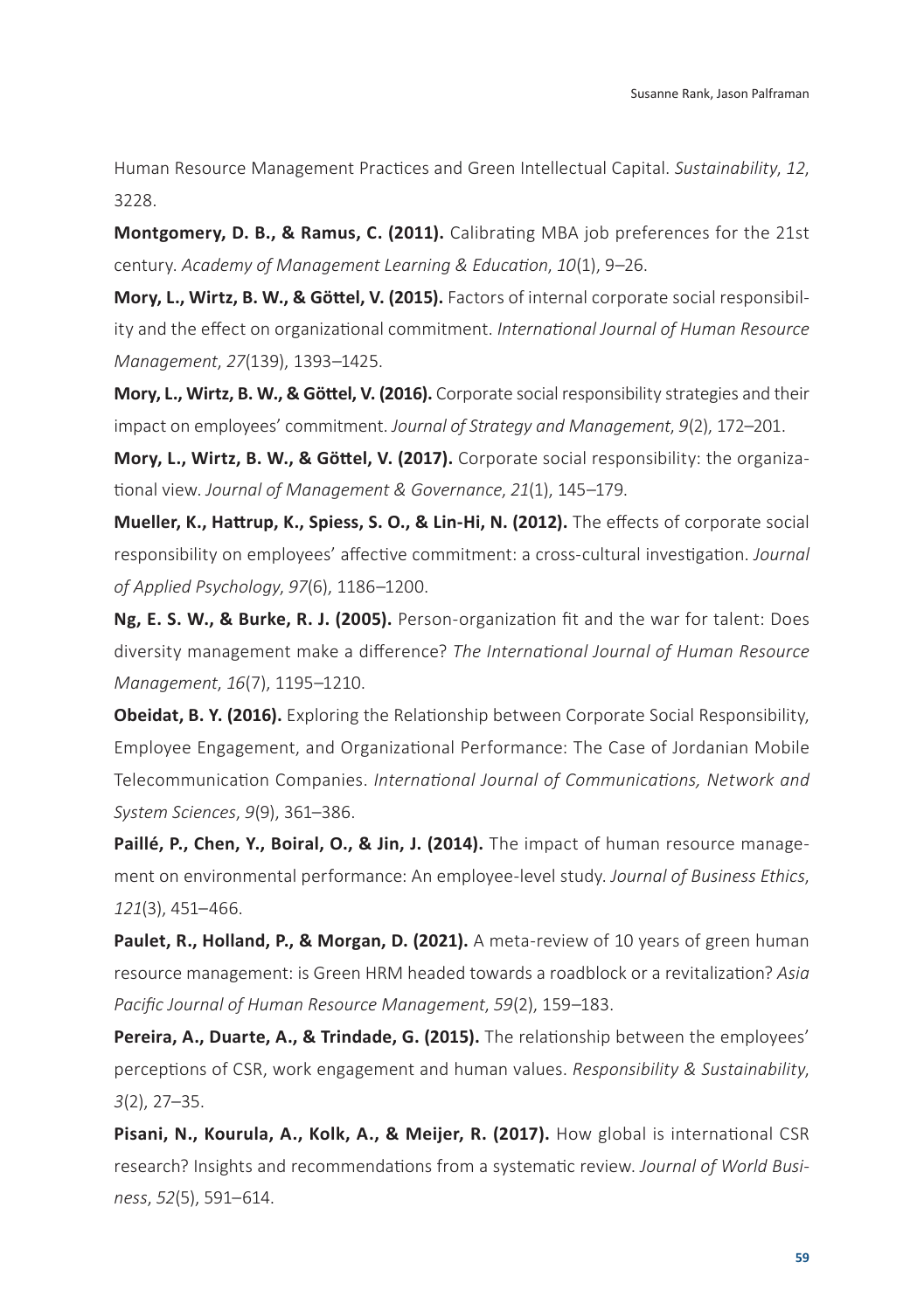

**Piwowar-Sulej, K. (2021).** Core functions of Sustainable Human Resource Management. A hybrid literature review with the use of H‐Classics methodology. *Sustainable Development*, *29*, 671– 693.

**Purc, E., & Laguna, M. (2019).** Personal Values and Innovative Behavior of Employees. *Frontiers in Psychology*, *10* (article 865). DOI: 10.3389/fpsyg.2019.00865.

**Radwan, H. R. I. (2015).** The Impact of Corporate Social Responsibility on Employees in the Hotel Sector. *International Journal of Tourism & Hospitality Reviews*, *2*(1), 85–96.

**Rank, S., & Contreras, F. (2021).** Do Millennials pay attention to Corporate Social Responsibility in comparison to previous generations? Are they motivated to lead in times of transformation? A qualitative review of generations, CSR and work motivation. *International Journal of Corporate Social Responsibility*, *6* (article 4).

**Ren, S., Tang, G., & E. Jackson, S. (2018).** Green human resource management research in emergence: a review and future directions. *Asia Pacific Journal of Management*, *35*(3), 769–803.

**Renwick, D. W. S, Redman, T., & Maguire, S. (2012).** Green human resource management: A review and research agenda. *International Journal of Management Reviews*, *15*(1), 1–14.

**Renwick, D. W. S. (2018).** Towards an understanding of Green Human Resource Management. In D. W. S. Renwick (Ed.). *Contemporary Developments in Green Human Resource Management Research: Towards Sustainability in Action?* (pp. 1–19). Routledge.

**Rickaby, M. A., Glass, J., & Fernie, S. (2020).** Conceptualizing the Relationship between Personal Values and Sustainability—A TMO Case Study. *Administrative Sciences*, *10*(1), 15.

**Ros, M., Schwartz S. H., & Surkiss, S. (1999).** Basic Individual Values, Work Values, and the Meaning of Work. *Applied Psychology 48*(1), 49–71.

**Rupp, D. E., Shao, R., Thornton, M. A., & Skarlicki, D. P. (2013).** Applicants' and employees' reactions to corporate social responsibility: The moderating effects of first-party justice perceptions and moral identity. *Personnel Psychology*, *66*(4), 895–933.

**Sagiv, L., Roccas, S., Cieciuch, J., Schwartz, S. H. (2017).** Personal values in human life. *Nature Human Behavior*, *1*(9), 630–639.

**Sargisson, R. J., de Groot, J. I. M., & Steg, L. (2020).** The Relationship Between Sociodemographics and Environmental Values Across Seven European Countries. *Frontiers in Psychology*, *11* (article 2253). DOI: 10.3389/fpsyg.2020.02253.

**Schneider, B. (1987).** The people make the place. *Personnel Psychology*, *40*(3), 437–453.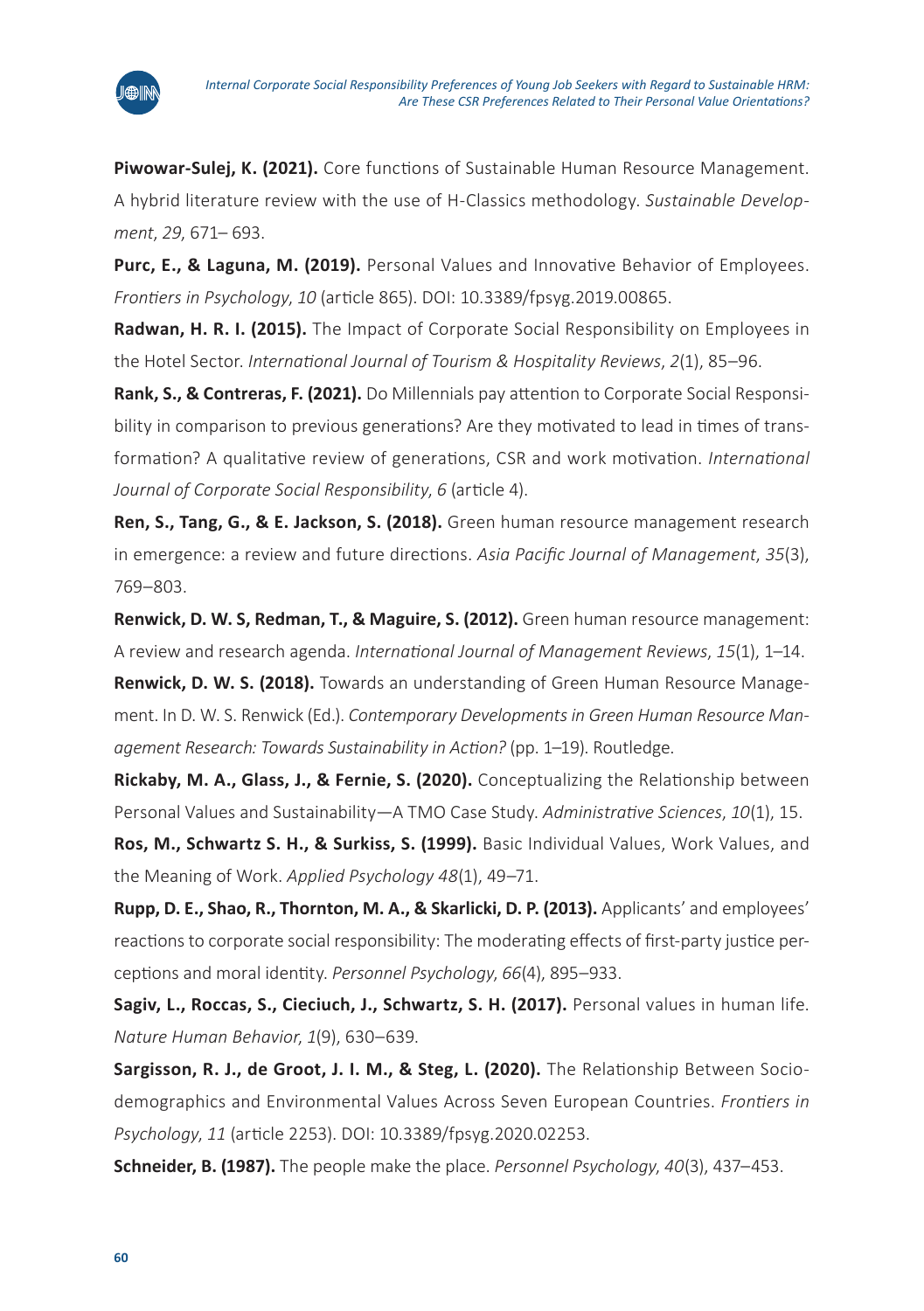**Schneider, B., Goldstein, H. W., & Smith, D. B. (1995).** The ASA framework: An update. *Personnel Psychology*, *48*(4), 747–773.

**Schwartz, S. H. (1992).** Universals in the content and structure of values: theoretical advances and empirical tests in 20 countries. *Advanced Experimental Social Psychology*, *25*, 1–65.

**Schwartz, S. H. (2003).** *A Proposal for Measuring Value Orientations Across Nations*. Chapter 7 in the Questionnaire Development Report of the European Social Survey. Retrieved from <http://www.europeansocialsurvey>. Access: 11.12.21.

**Schwartz, S. H., Cieciuch, J., Vecchione, M., Davidov, E., Fischer, R., Beierlein, C., Ramos, A., Verkasalo, M., Lönnqvist, J.-E., Demirutku, K., Dirilen-Gumus, O., & Konty, M. (2012).** Refining the theory of basic individual values. *Journal of Personality and Social Psychology*, *103*(4), 663–688.

**Schwartz, S. H., & Rubel, T. (2005).** Sex differences in value priorities: Cross-cultural and multimethod studies. *Journal of Personality and Social Psychology*, *89*(6), 1010–1028.

**Schwartz, S. H. (2014).** Rethinking the concept and measurement of societal culture in light of empirical findings. *Journal of Cross-Cultural Psychology*, *45*(1), 5–13.

**Stefanelli, N. O., Teixeira, A. A., De Oliveira, D. H., Ferreira, M., & Sehnem, S. (2019).** Environmental training: a systematic review of the state of the art of the theme. *Benchmarking: An International Journal*, *27*(7), 2048–2076.

**Soni, D., & Mehta, P. (2020).** Manifestation of Internal CSR on Employee Engagement: Mediating Role of Organizational Trust. *The Indian Journal of Industrial Relations*, *55*(3), 441–459.

**Stahl, G. K., Brewster, C. J., Collings, D. G., & Hajro, A. (2019).** Enhancing the role of human resource management in corporate sustainability and social responsibility: A multi-stakeholder, multidimensional approach to HRM. *Human Resource Management Review*, *30*(3), 100708.

**Steger, M., Dick, B., & Duffy, R. D. (2021).** Measuring meaningful work: The Work as Meaning Inventory (WAMI). *Journal of Career Assessment*, *20*(3): 322–337.

**Tariq, S., Jan, F. A., & Ahmad, M. S. (2016).** Green employee empowerment: a systematic literature review on state-of-art in green human resource management. *Quality & Quantity*, *50*(1), 237–269.

**Turker, D. (2009).** How Corporate Social Responsibility Influences Organizational Commitment. *Journal of Business Ethics*, *89*(2), 189–204.